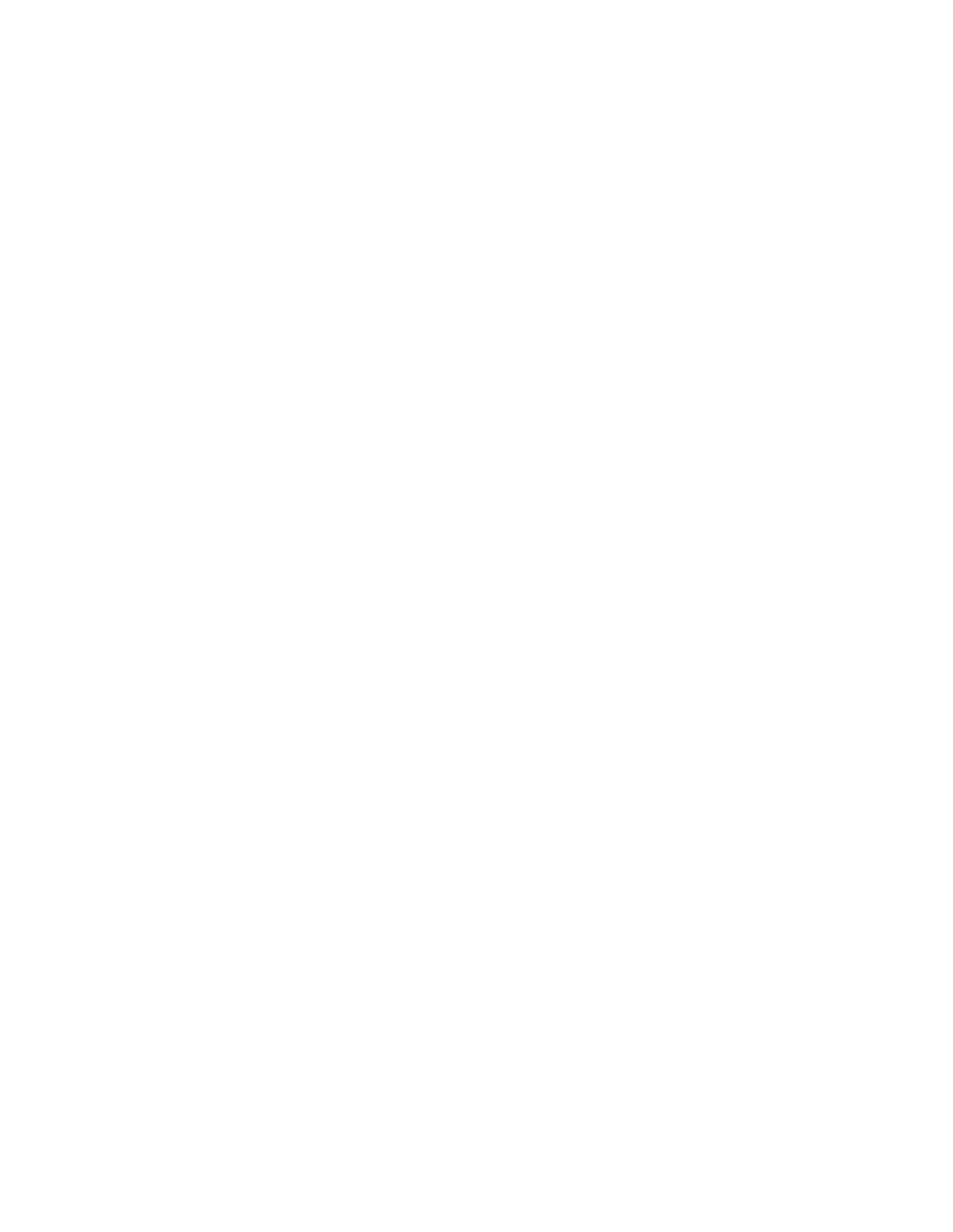### **ABBREVIATIONS AND ACRONYMS**

| <b>CSS</b>       | <b>Context Sensitive Solutions</b>                                       |
|------------------|--------------------------------------------------------------------------|
| <b>DMV</b>       | Department of Motor Vehicles                                             |
| <b>DOAV</b>      | Department of Aviation                                                   |
| <b>DOT</b>       | Department of Transportation                                             |
| <b>DRPT</b>      | Department of Rail and Public Transportation                             |
| <b>HERS</b>      | Highway Economic Requirement System                                      |
| <b>LRTP</b>      | Long Range Transportation Plan                                           |
| <b>MPO</b>       | Metropolitan Planning Organization                                       |
| <b>NAAQS</b>     | National Ambient Air Quality Standards                                   |
| <b>NoVA</b>      | Northern Virginia                                                        |
| <b>OIPI</b>      | Office of Intermodal Planning and Investment                             |
| <b>SAFTEA-LU</b> | Safe, Accountable, Flexible Transportation Equity Act – Legacy for Users |
| <b>TDM</b>       | <b>Transportation Demand Management</b>                                  |
| <b>VDOT</b>      | Virginia Department of Transportation                                    |
| <b>VMT</b>       | Vehicle Miles of Travel                                                  |
| <b>VPA</b>       | Virginia Port Authority                                                  |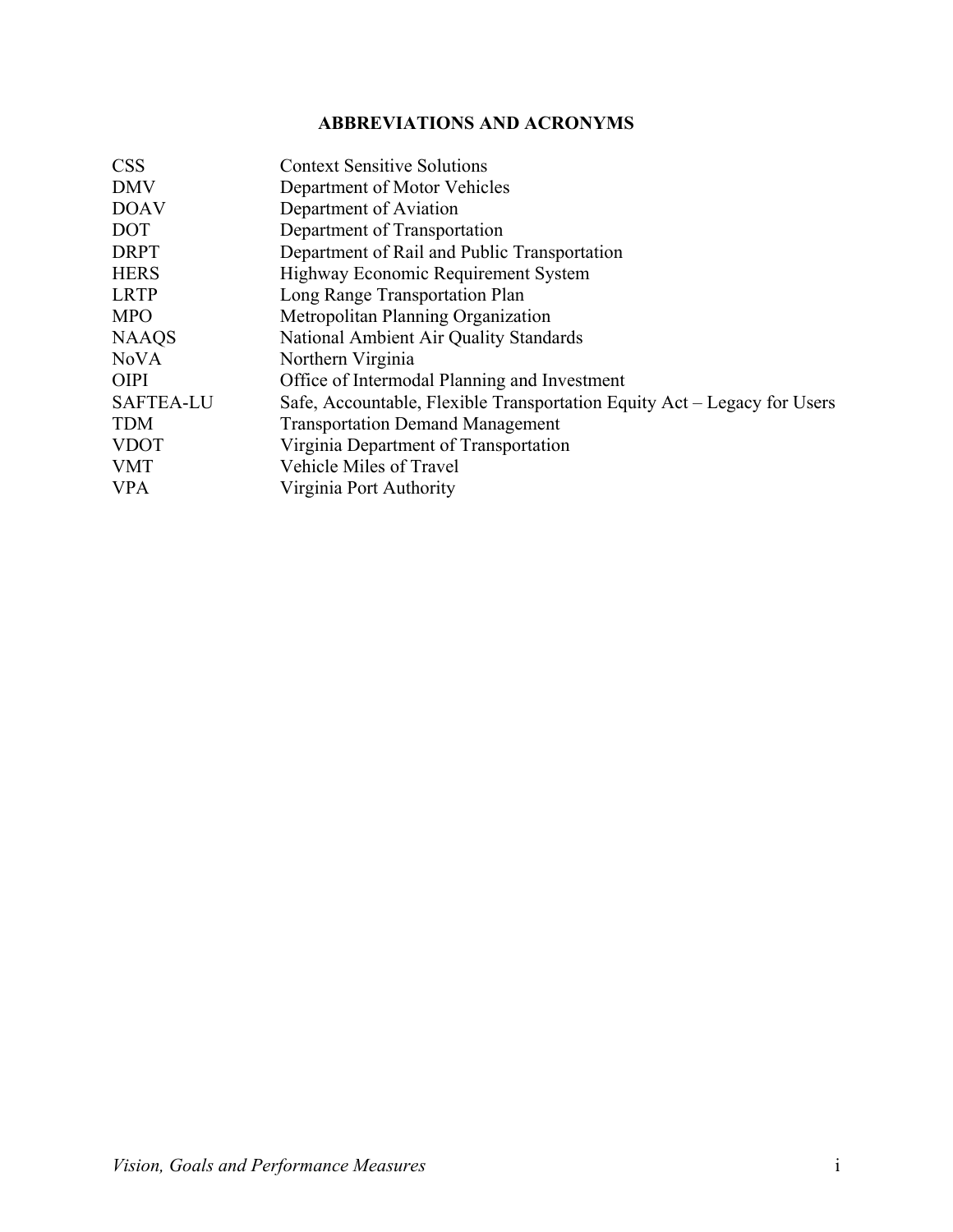## **TABLE OF CONTENTS**

Appendix A: SAFTEA-LU Transportation Planning Factors<br>Appendix B: Transportation Performance Report - 2007 Measures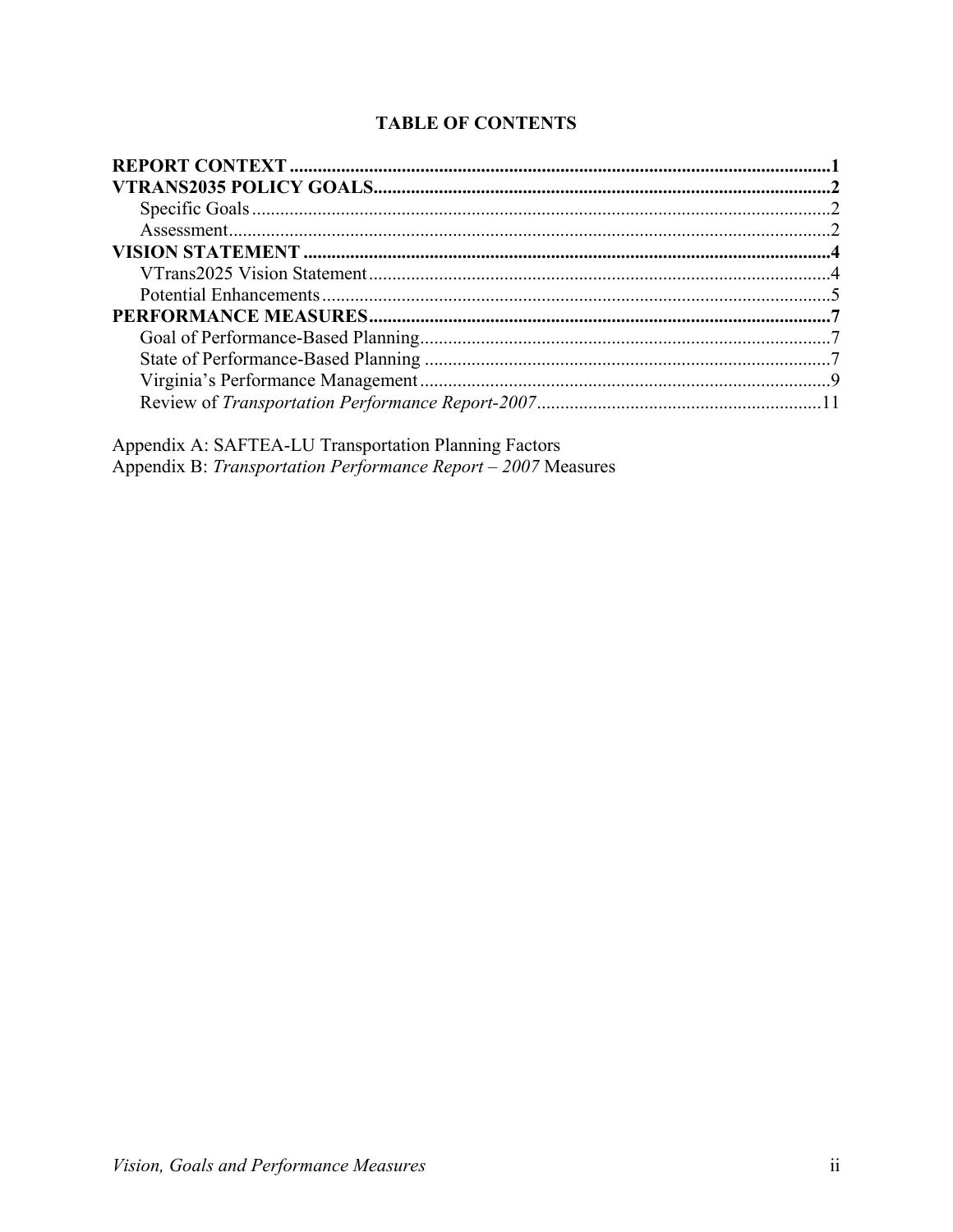#### **REPORT CONTEXT**

 There must be a clear picture of what Virginia wants from its transportation system and how well the Commonwealth is progressing towards developing the desired transportation system. As demand for transportation grows and as budgets shrink, communicating this vision and Virginia's performance will become critical for public support of transportation programs.

 This report presents a high-level assessment of the Commonwealth of Virginia's transportation goals and objectives, vision statement and performance measures. It is based on a review of pertinent documents (*VTrans2025*, the *Final Report of the Transportation Accountability Commission*, and the 2006 and 2007 *Transportation Performance Reports*) within the context of an ever-changing transportation environment.

 This report is part of the development of VTrans2035, Virginia's long-range transportation plan. VTrans2035 succeeds VTrans2025, completed in 2004, as Virginia's 25 year multimodal blueprint for transportation investments and policies.

 VTrans2025, with extensive public outreach and discussion, established a vision statement, identified statewide goals, and developed performance measures. This report reviews these VTrans strategic components in light of economic, social, environmental, and technological factors that are likely to affect transportation over the lifetime of the VTrans2035 plan. Such factors include budget limitations, carbon emissions and the aging of the driving population.

 In 2006, Governor Timothy M. Kaine issued Executive Order 37, creating Virginia's Transportation Accountability Commission. The Commission's primary responsibilities were to:

- Review existing methods used to measure transportation system performance and agency performance and accountability;
- Recommend improvements to ensure that the transportation system delivers the maximum value to taxpayers; and that transportation agencies are held accountable for their performance, and
- Investigate quantifiable measures of the impact on communities of transportation projects.

 The Transportation Accountability Commission developed its recommendations while the first edition of Virginia's Transportation Performance report was being developed. The Office of Intermodal Planning and Investment (OIPI) recently released the second edition – *Transportation Performance Report – 2007*.

 This report addresses goals before the vision. This has been done to ensure that the critical goals are communicated through the vision statement.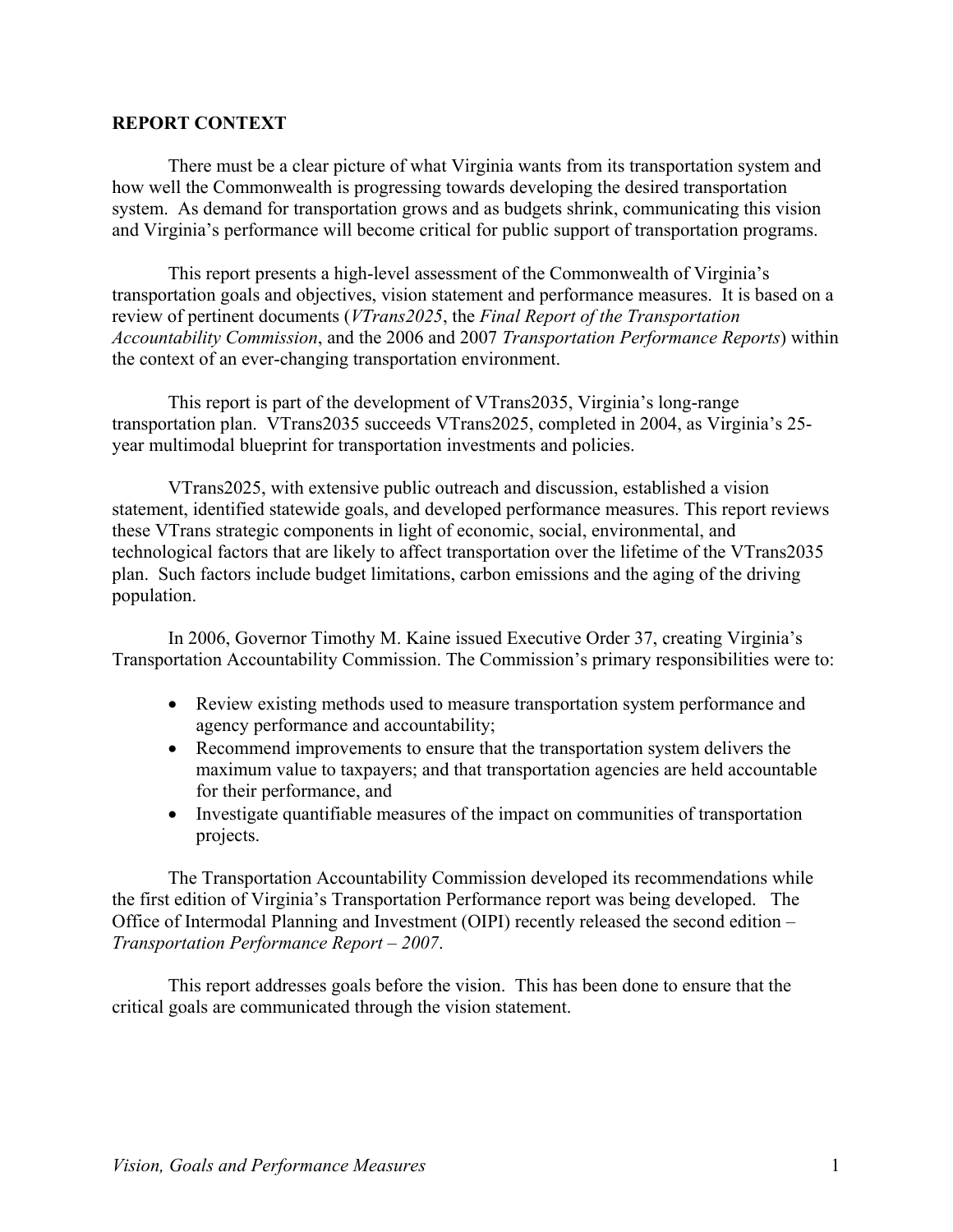#### **VTRANS2035 POLICY GOALS**

#### **Specific Goals**

 VTrans2025 had six goals; there are seven VTrans2035 goals. Based on the recommendation of the Transportation Accountability Commission, the previous Quality of Life and Environmental Stewardship goal was expanded to have separate goals for Environmental Stewardship and Coordination of Transportation and Land Use. Therefore, the current VTrans2035 goals are:

- **Safety and Security** provide a safe and secure transportation system.
- **System Maintenance and Preservation** preserve and maintain the condition of the existing transportation system.
- **Mobility, Connectivity, and Accessibility** facilitate the easy movement of people and goods, improve interconnectivity of regions and activity centers, and provide access to different modes of transportation.
- **Environmental Stewardship** protect the environment and improve the quality of life for Virginians.
- **Economic Vitality** provide a transportation system that supports economic prosperity.
- **Coordination of Transportation and Land Use** facilitate the effective coordination of transportation and land use to promote livable communities.
- **Program Delivery** (previously, fiscal responsibility) achieve excellence in the execution of programs and delivery of services.

#### **Assessment**

These goal areas:

- 1. **Relate to the concerns of Virginians**. The VTrans2025 team conducted dozens of listening and focus group sessions as well as telephone surveys to confirm that the goal areas capture the transportation needs and concerns of Virginians. Although all the goal areas were important, safety consistently ranked highest or nearly the highest in importance among all groups interviewed around the state.
- 2. **Are relevant to Virginia's transportation mission**. Mobility, Connectivity, and Accessibility and Economic Vitality describe positive outcomes that multimodal transportation investments should seek to maximize. Virginia maximizes these outcomes by considering the quantifiable benefits of its investments, how much they cost and how they are distributed around the state.

System Maintenance and Preservation and Program Delivery describe internal processes to ensure that transportation decision-making is effective and transparent, its operations make efficient use of scarce resources and that it is responsive and flexible in responding to needs.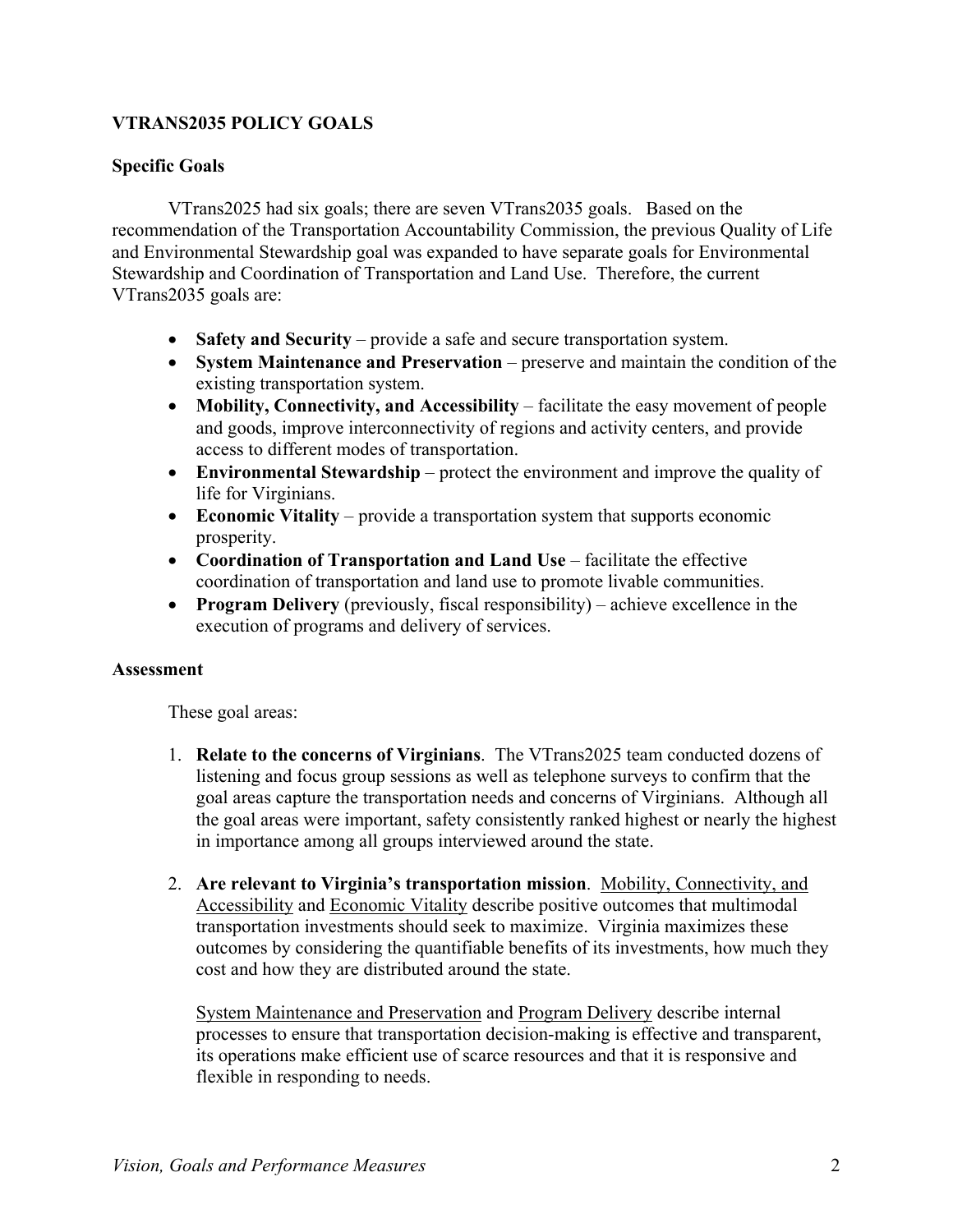Environmental Stewardship and Safety and Security primarily relate to the potential negative consequences of providing and/or of using the transportation system and the need to avoid, mitigate and reduce these impacts as well as to protect system users.

Coordination of Transportation and Land Use encompasses several ideas, including the ability to shape development patterns to influence the efficiency of the transportation system and to balance supply and demand through a well managed and negotiated relationship between local, state and regional decision-makers.

- 3. **Are within the agencies' ability to influence**, although the degree of influence varies by goal area**.** The transportation agencies influence internal operations (Program Delivery) to the greatest degree followed by stewardship (System Maintenance and Preservation), avoiding negative consequences (Environmental Stewardship and Safety and Security), promoting positive outcomes (Economic Vitality and Mobility, Accessibility and Connectivity) and shaping development patterns (Coordination of Transportation and Land Use).
- 4. **Conform to requirements and guidelines**. Each goal area, with the exception of Program Delivery, correspond to one or more of the state transportation long-range "planning factors" that comprise the scope of the planning process in the federal transportation authorization legislation, the Safe, Accountable, Flexible Transportation Equity Act – Legacy for Users  $<sup>1</sup>$ . The planning factor language from</sup> the act is included in Appendix A.

 The Commonwealth may wish to consider an additional goal area for Intergovernmental Cooperation. There is implied cooperation with the Coordination of Transportation and Land Use goal. However, more change in how federal money flows to regional and local agencies is foreseen for the future, suggesting the need for increased coordination and collaboration.

 Transportation decision-making and service provision at all levels of government have an impact on Virginia's ability to accomplish its transportation goals. This interdependence is to some degree codified through current regulations and guidelines. For example, SAFETEA-LU specifies a high level of coordination between Metropolitan Planning Organizations (MPOs) and State Departments of Transportation (DOTs) in the development of Long Range Transportation Plans

**The current VTrans2035 goals relate to the concerns of Virginians, are relevant to Virginia's transportation mission, are within the agencies' ability to influence, and conform to requirements and guidelines.** 

**A potential addition might be Intergovernmental Cooperation that reflects the increased focus on regional networks as well as transportation and land use coordination. Partnering at all levels across varying agencies will become increasingly important for successful implementation.** 

(LRTPs), and transportation improvement programs. Yet there is far more interaction among all

 $\overline{a}$ <sup>1</sup> 23 USC Sec. 135, (2006)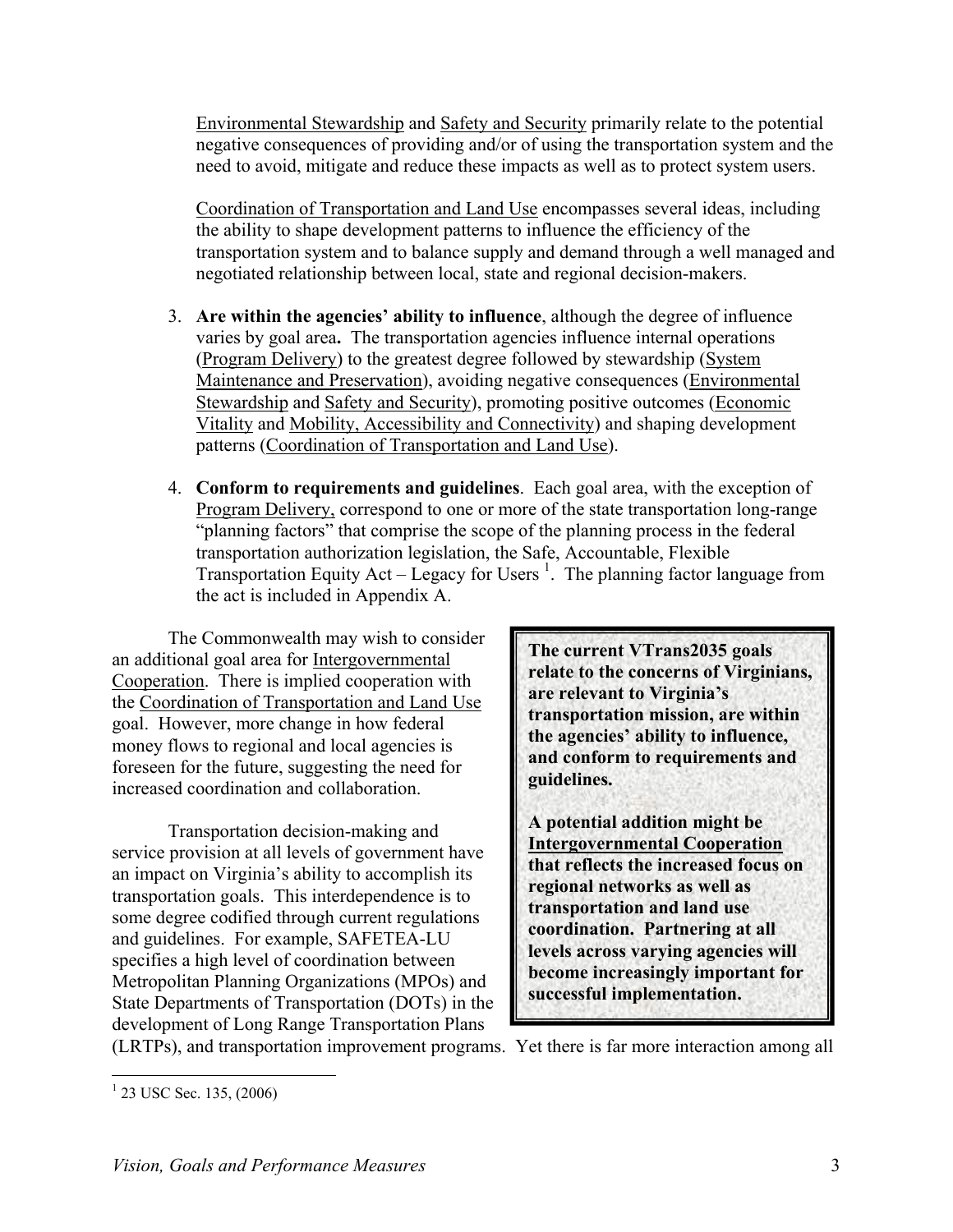these agencies on transportation issues than can be regulated by law. Moreover, there is a growing trend towards larger, multi-jurisdictional (sometimes multi-regional) transportation groups that study, promote or help implement transportation improvements to achieve objectives like those described in the VTrans2035 goal areas. Other governmental or quasi-governmental bodies with some responsibilities in the transportation realm may appear in the future, creating a need for close cooperation with state DOTs. Lastly, the need for coordination will only accelerate as the unit of analysis for long-range transportation planning evolves fully to Virginia's multiregional Corridors of Statewide Significance. Bringing the visions for these corridors to implementation will require a high-level of coordination, with clear lines of responsibility, effective resource distribution and shared decision-making.

#### **VISION STATEMENT**

#### **VTrans2025 Vision Statement**

The VTrans2025 was articulated through the following vision statement:

*Virginians envision a multimodal transportation system that is safe, strategic and seamless where:* 

- *1. Travel for people and goods is safe and uninterrupted*
- *2. Transportation improvements protect the environment and the quality of life in Virginia's communities while enhancing economic opportunity*
- *3. Transportation improvements respect and reflect the varied needs of Virginia's diverse communities and regions*
- *4. Investments in transportation are adequate to meet current and future needs*
- *5. Transportation decisions are guided by sustained, informed involvement of Virginia's community leaders and citizens*
- *6. Full accountability and enduring trust is the hallmark of transportation planning and investment decisions throughout the Commonwealth*

 Vision statements 1, 2, and 4 echo the goal areas, while statements 3, 5, and 6 describe positive working relationships between Virginia's transportation agencies and its stakeholders and partners. Each of these vision statements, including the overarching statement "safe, strategic and seamless" that is echoed in the VTrans2035 logo, is, without question, reasonable and each describes a desirable future. However, the statements could also be interpreted as mission statements that address internal agency operations more than bold aspirations that describe transportation's contribution to a better life from the perspective of Virginia's citizens. It is also believed that the vision statements can and should acknowledge issues and tradeoffs that Virginians face in the future.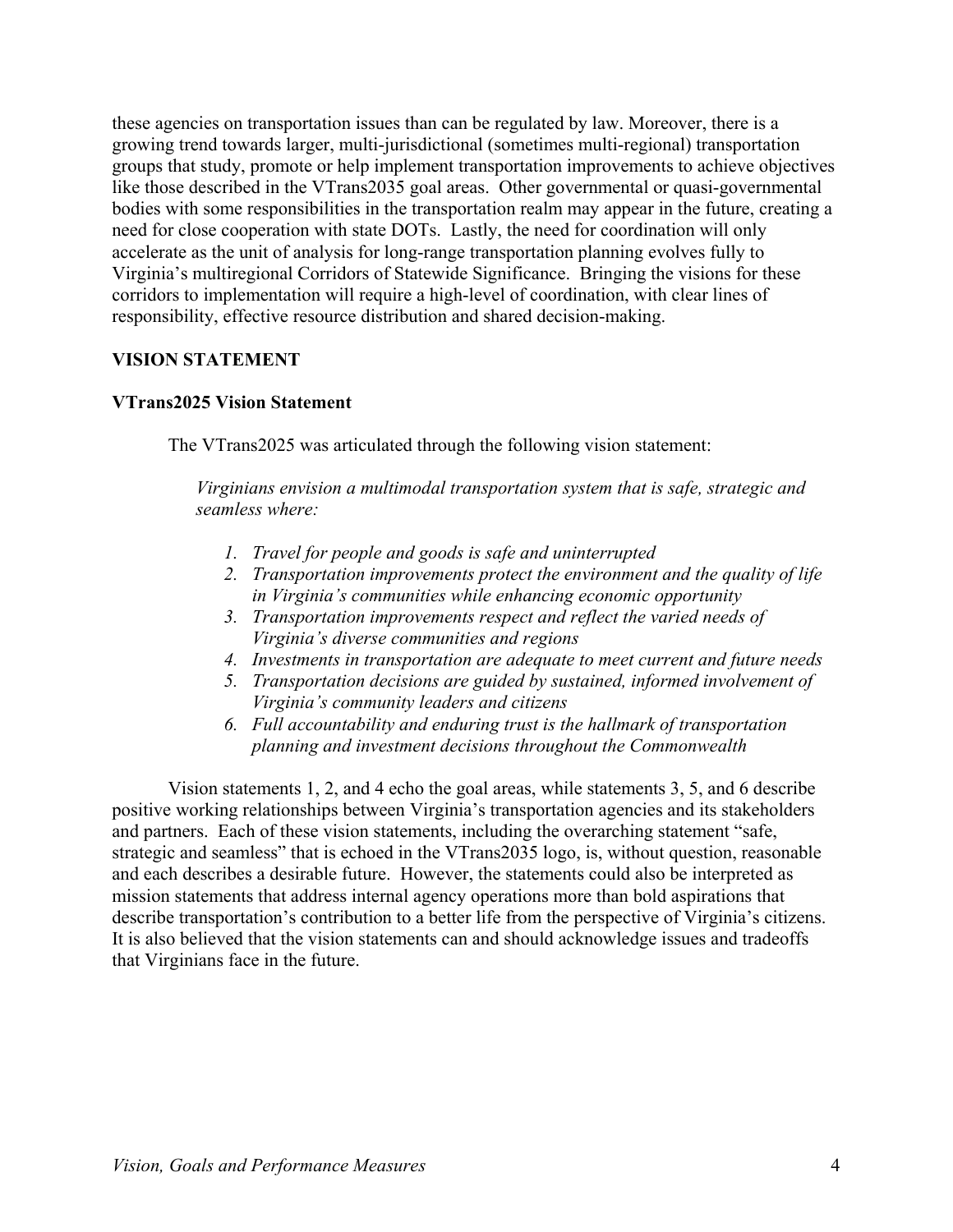#### **Potential Enhancements**

While no change to the basic vision statement is suggested, a few alternative explanatory statements are offered that could be used in reports, presentations or general discussions with the

general public to better capture what transportation means in the daily lives and businesses of Virginians. One option is to articulate an allencompassing long-range vision that speaks to a better future: These statements are tied to the goals in order to reinforce their use in discussions with the public.

#### *Safety and Security*

*Virginians do not believe that even a single traffic-related death is acceptable. Virginia will be the safest state for travel in the* 

**The vision statement is a clear, concise statement and is graphically depicted in the VTrans2035 logo. As VTrans2035 is articulated to statewide, regional and local planners, elected officials, and other stakeholders, it would be beneficial to have statements that relate the goals more specifically to the daily lives and businesses of Virginians.** 

*nation. Virginians will behave more responsibly when they drive, having benefited from a thorough education about traffic safety that is reinforced by aggressive enforcement of the Commonwealth's traffic laws. Drivers will also be more aware of the traffic space they share with more vulnerable travelers – pedestrians, bicyclists, and motorcyclists*. *Virginians will also travel smarter and safer because we will fully embrace and support safer technologies.* 

*With coastal communities subject to hurricanes, Virginia will have safe multimodal evacuation routes.* 

*Virginians understand that threats to this nation's security have brought heightened attention to transportation security at our ports, waterways, roads, airports, bridges and tunnels. Despite this, Virginians will continue to enjoy freedom of movement and be protected from any potential threats to our transportation system.* 

#### *System Maintenance and Preservation*

*One of Virginia's most valuable assets is its transportation system. Virginians understand that, to realize our other transportation goals - quality of life, economic vitality, safety and security, mobility, connectivity and accessibility – we must maintain the integrity of this system. Virginia will not undermine its own fiscal and economic health and permit threats to public safety by allowing its transportation infrastructure to deteriorate. Virginia will continue its "maintenance first" philosophy and strive to have the best maintained transportation system in the nation.* 

#### *Mobility, Connectivity, and Accessibility*

*Virginia's neighborhoods, communities, small towns and larger urban areas will be linked together and with the rest of the world by a well-maintained, efficient, costeffective and safe transportation system.*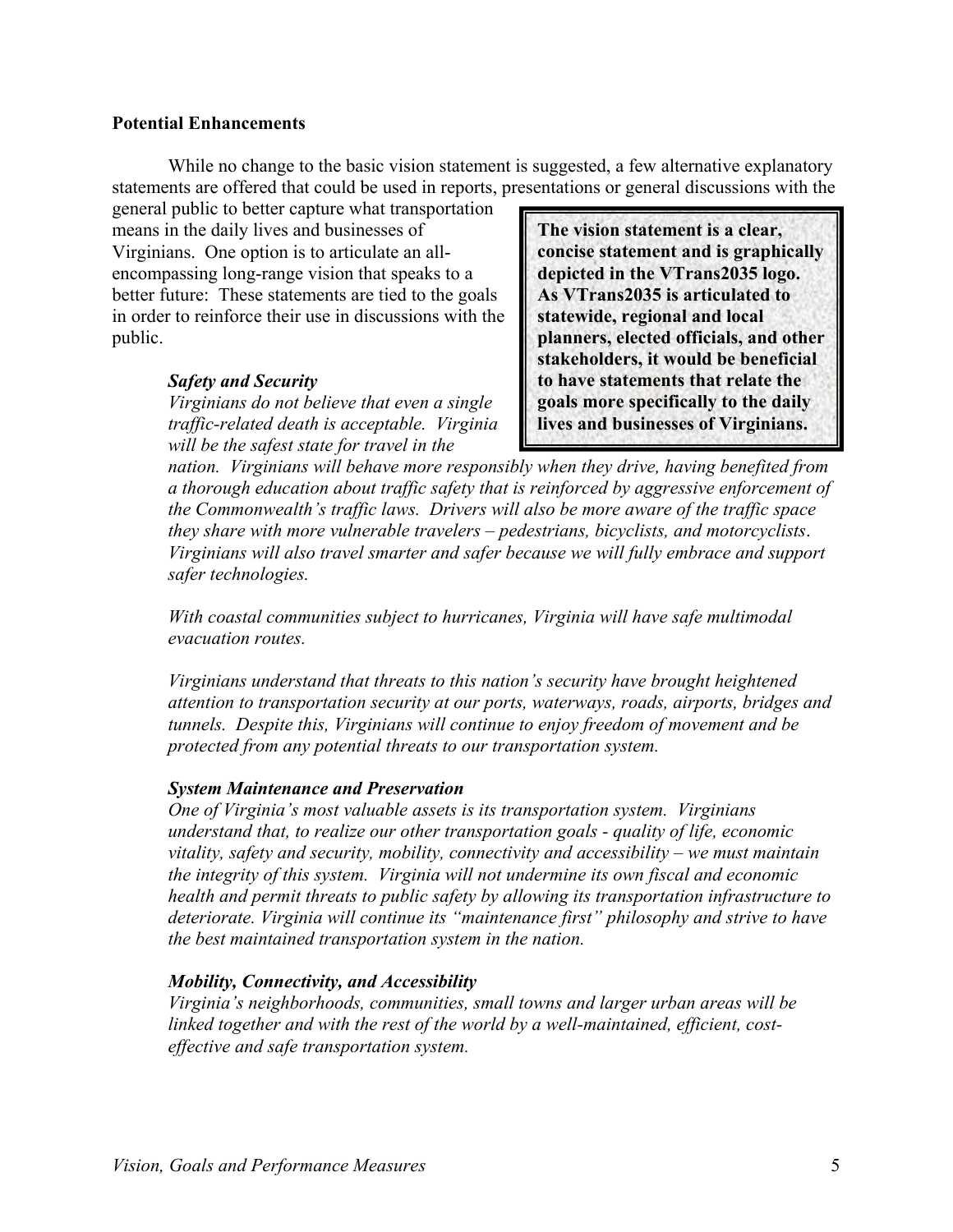*The corridors that link our urban centers and trade centers with others around the country will become truly multimodal, for commerce and recreation.* 

*Older Virginians will use convenient, affordable transportation for trips to the doctor, to the store and for other everyday needs.* 

#### *Environmental Stewardship*

*As Virginia builds its next-generation transportation system, it will protect and conserve the rural spaces and natural resources that are the source of its beauty and attractiveness.* 

*We will move people and goods safely and efficiently in a way that promotes a balanced and sustainable growth pattern, while positioning Virginia for economic sustainability.* 

*We will continue to grow in such a way as to reduce greenhouse emissions and promote energy independency.* 

*Virginia's transportation system will connect communities, people and commerce in a way that enhances our quality of life and ensures that future generations can enjoy an even better Virginia than one we know today.* 

In all large and small communities, bicycling will be a safe and easy way to travel short *distances. Bicyclists will share road space with autos and buses.* 

*Our children and grandchildren will be able to live in compact communities that have shops, parks and meeting places within a safe walking distance.* 

#### *Economic Vitality*

*Virginia's transportation corridors will move people and commerce efficiently and cost effectively between its trade centers and the rest of the world.* 

*Virginia's ports and airports will grow in their role as a trade crossroads to the entire east coast as a primary linkage to Midwest markets, and as a gateway to and from overseas markets.* 

#### *Transportation and Land Use*

*Virginia's coordinated land use and transportation policies will focus new development in core areas, seize opportunities to rebuild communities in higher densities to make better use of existing public infrastructure and discourage significant development that is not planned for by the Commonwealth and that requires large public subsidies to serve.* 

*Virginia will develop a transportation system that supports and nourishes livable, wellconnected communities, and that helps business thrive.* 

*Virginians will have a choice of living and working transportation arrangements suited to their lifestyle and working needs.*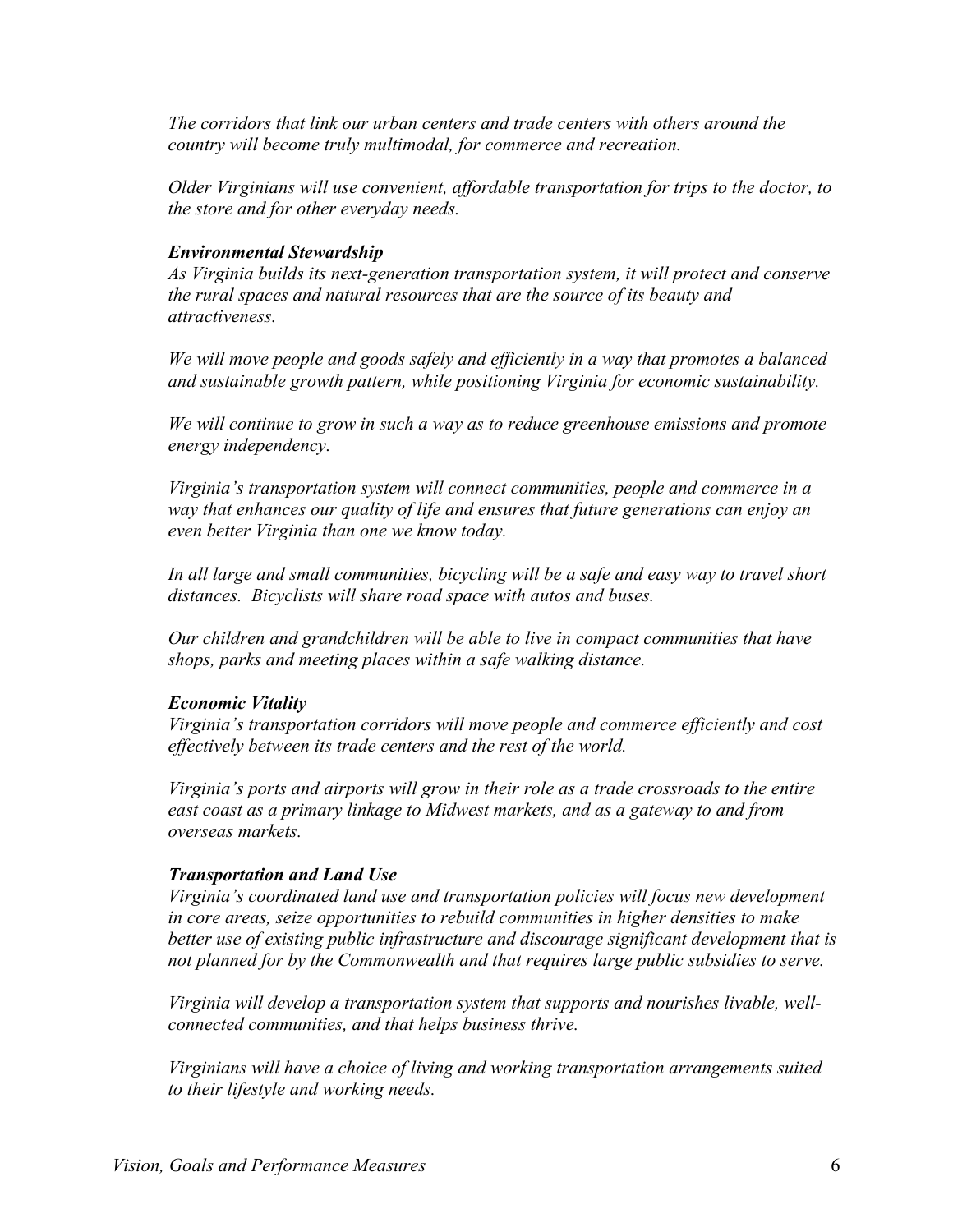#### *Program Delivery*

*Virginians value great customer service and on-time delivery. Virginia's transportation agencies will manage costs and deliver projects and services that Virginians will support and be willing to pay for.* 

#### **PERFORMANCE MEASURES**

 In May, 2009, the Commonwealth of Virginia released the second assessment of its transportation system, the *Virginia Transportation Performance Report - 2007*. The performance report tracks key indicators related to the transportation goals. The Office of Intermodal Planning and Investment assembles and packages the report, which it derives from data provided by the various modal agencies.

 This report provides an overview of the evolution and development of Virginia's transportation performance measurement system, and offers a review of the existing framework. The review focuses on measures that can be incorporated using both existing and additional resources.

#### **Goal of Performance-Based Planning**

 Transportation agencies use performance measurement to assess the status of their achievement towards goals and objectives that they have set. These assessments guide future policy and investment decision-making and gauge the impacts of past decisions. Performance measures can help a transportation agency detect and correct problems, improve processes and justify budget proposals. They also provide information to the public about an agency's activities and accomplishments and in so doing, demonstrate transparency, accountability and confirm the efficient use of resources.

 By adopting and applying performance measures, a transportation agency can provide a direction for the organization and keep agency staff focused on priorities. Managers can be confident of their choices by linking their decisions to desired effects as defined through performance measures.

#### **State of Performance-Based Planning**

 Performance measures are used by state and regional transportation agencies to benchmark, assess, and guide improvements on many issues and goals including: investment choices and results, internal business operations, system conditions (e.g. mobility, safety, maintenance, etc), project delivery, and employee and customer satisfaction. Virginia's transportation agencies are among the top tier in using performance measures to track, report and improve the delivery of transportation infrastructure and policies.

 Ideally, annual performance reporting is part of a vertically-integrated process that links long-range planning with short-range programming<sup>2</sup>. In Virginia, each performance measure

<sup>&</sup>lt;sup>2</sup> Best Practices in Using Programmatic Strategies in Statewide Transportation Plans, National Cooperative Highway Research Program, Project 8-36 (67), Washington, D.C., August, 2007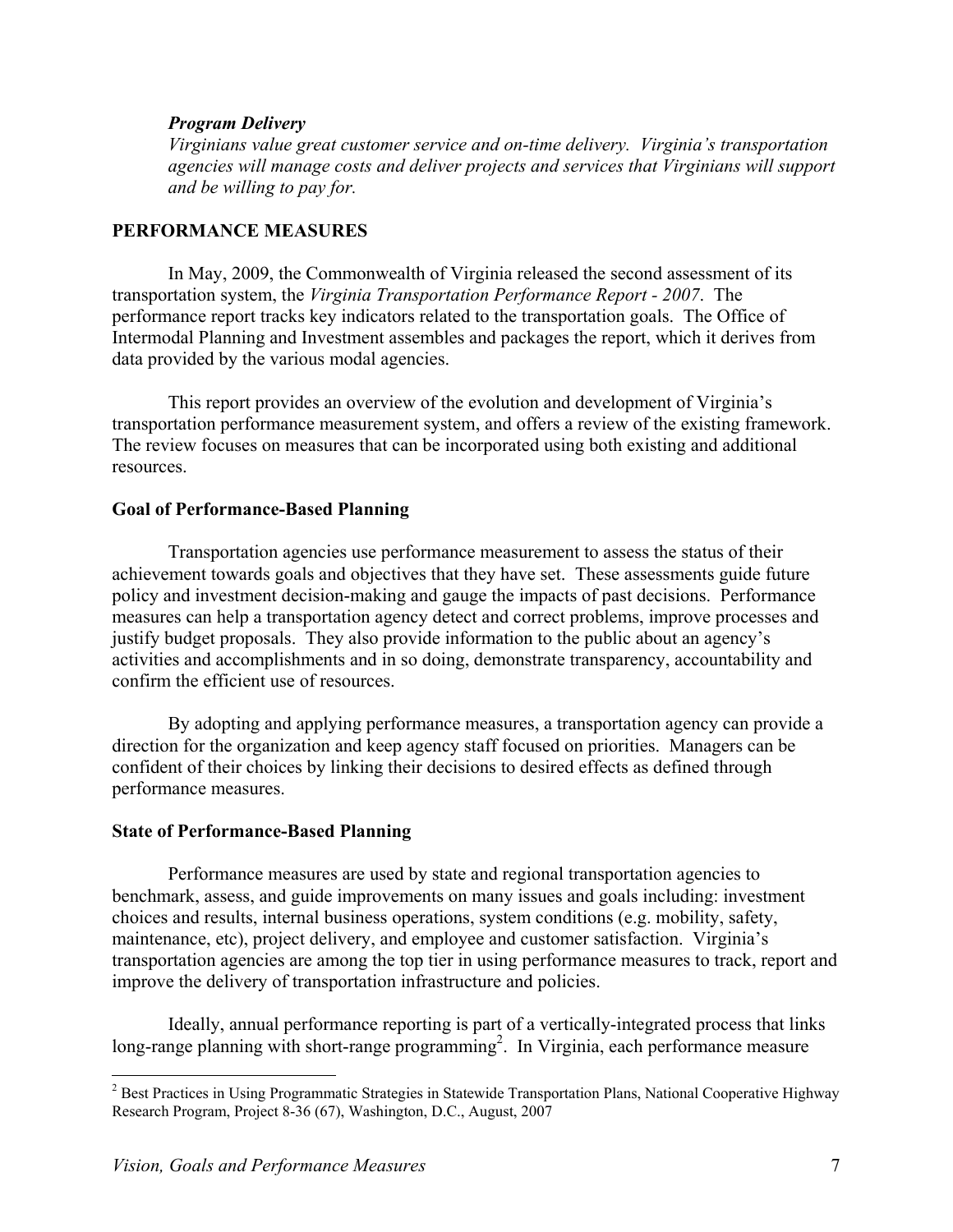belongs to a long-range goal area. As for programming, Virginia uses performance as one of several factors that influence the selection of projects in the transportation program. However, there is no direct relationship between project selections and performance linked to the goal areas.

 One consideration that DOTs face in developing and using performance measures is setting criteria for success through targets or benchmarks. Measurements can be set to measure or compare the system to other systems or as an absolute numeric target. In either case, the target must be meaningful to spur positive actions and be set in consideration of the many mitigating factors that influence performance beyond an agency's control. With a few exceptions, Virginia currently uses trends (upward, downward, maintain current) to assess performance.

 Many observers anticipate the inclusion of some form of performance measurement requirement in the next federal transportation authorization bill. The potential requirements range from working towards a consistent, basic level of performance among all states across performance categories, to linking performance measurement to funding allocations.

 Typical measures are summarized below. Virginia uses or has considered using all of these measures in its transportation measurement reporting system.

- Customer satisfaction
- Pavement condition
- Ride or roughness index
- Bridge condition
- Crash rates and trends (fatal and injury)
- Level of service
- Travel time (re: congestion length of delay)
- Bus fleet condition
- Runway conditions
- National Highway System intermodal connectors
- Change orders and increases to construction cost
- Routine maintenance
- Commitment of federal funds
- Highway capacity improvements
- Management of administrative costs
- Incident management (speed in removing crashed vehicles)
- Change in vehicle miles of travel (as a measure of more people using public transit)
- Consistency with transportation plans
- Change in Gross State Product
- Miles of bicycle trails
- Miles of walking trails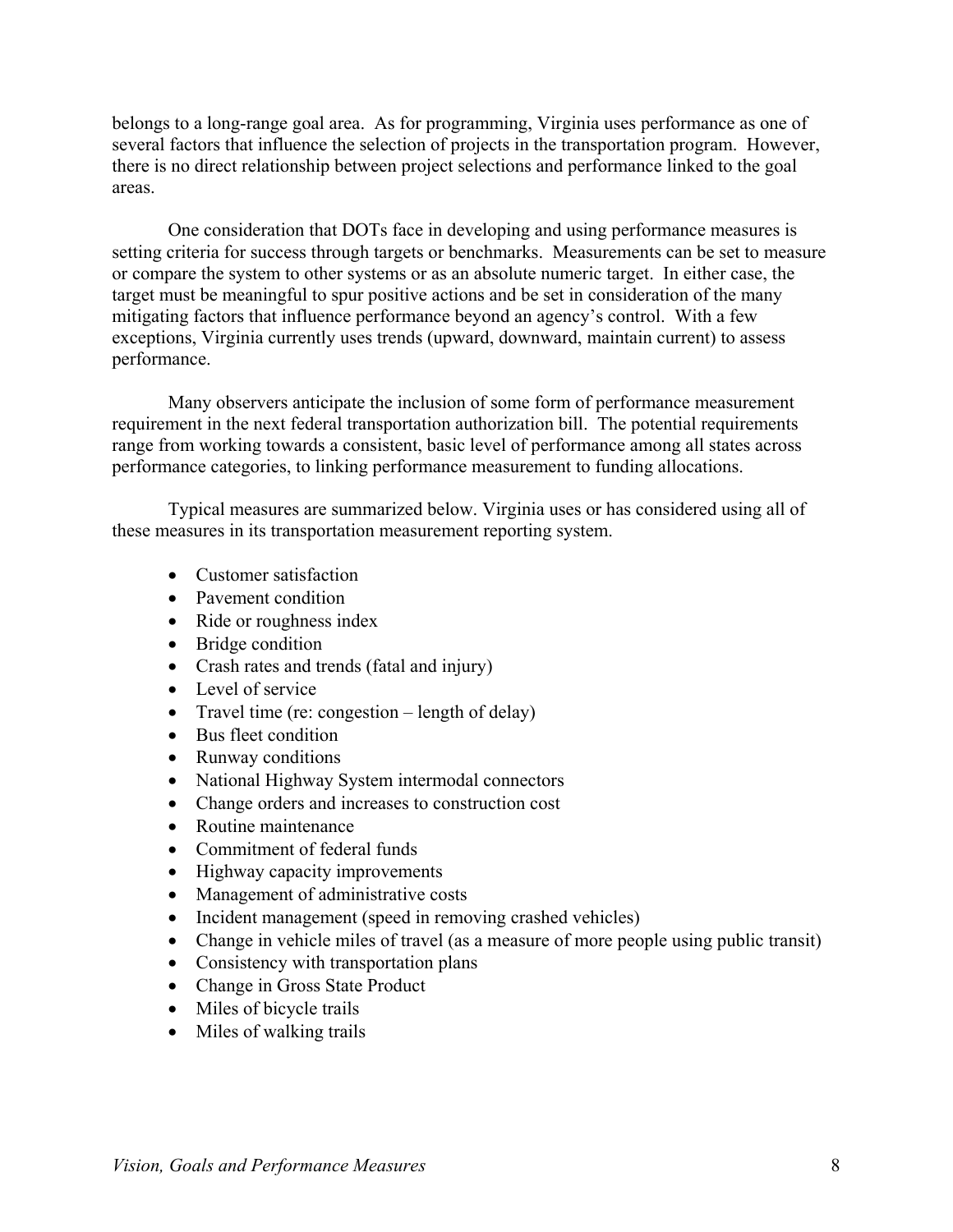#### **Virginia's Performance Management**

 Virginia has several efforts to provide citizens and taxpayers with a clear, straightforward accounting of the Commonwealth's stewardship of public resources and the quality and efficiency of the services it provides.

#### *Virginia Performs*

 Each agency has developed goals, objectives and performance measures that are tracked and reported on annually, in an initiative known as *Virginia Performs*. The annual web-based report has two components:

- 1. An at-a-glance scorecard of 2-3 indicators measures, across each of Virginia's principal functions. The scorecard's transportation indicators address three areas: 1) infrastructure, 2) land use and 3) traffic congestion. The scorecard site also provides Virginia's national ranking in several of these areas (e.g., 29 out of 50 for bridge conditions). The organizing theme around the transportation scorecard is a single goal, "*Ensure Virginia has a transportation system that is safe, allows the easy movement of people and goods, enhances the economy, and improves our quality of life."*
- 2. An agency-specific performance assessment. Through the *Virginia Performs* web site, each agency provides measures in four categories of performance:
	- Key measures, a handful of critical indicators for an at-a-glance assessment of overall performance;
	- Productivity measures, which describe the level of efficiency in service provision;
	- Administrative measures, which relate to internal management functions and activities, and
	- "Other measures", specific to the agency's performance. These measures can number in the dozens and are aligned with an agency's service area and strategic plans. Virginia DOT (VDOT), for example, lists 51 measures under this category, covering condition, service delivery and financial performance.

 Within *Virginia Performs*, each transportation modal agency (including Departments of Transportation, Aviation, Motor Vehicles, and Rail and Public Transportation as well as the Virginia Port Authority) has developed, and reports on, measures unique to their specific operations.

#### *Virginia Department of Transportation Dashboard*

 Another transportation performance reporting mechanism developed by the Department of Transportation is the VDOT Dashboard. The Dashboard is a web-based reporting system with the ability to "drill down" to details such as locations and time periods. The Dashboard provides an at-a-glance view of operational performance in the areas of safety, congestion, incident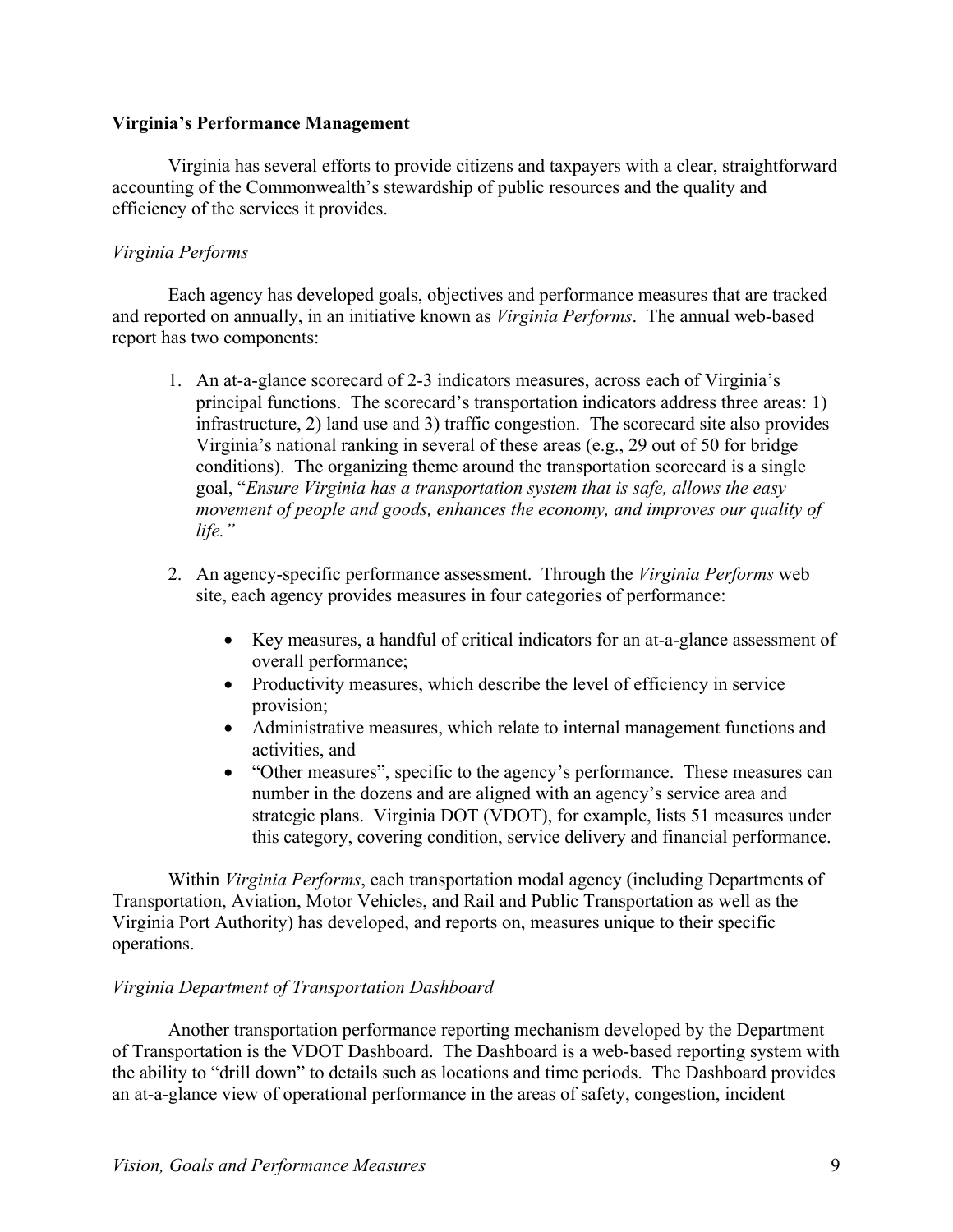management and system condition. In the Dashboard, high-level performance measures are depicted as "fuel" gauges.

#### *Transportation Performance Report*

 Virginia's *Transportation Performance Report* fills a need for a comprehensive, but not overly detailed, assessment between the executive-level components of the *Virginia Performs*  report and the detailed measures used by the individual modes in their long-range plans. The Commonwealth published its first performance report in 2006, at roughly the same time as a recommendation of Virginia's first multimodal statewide plan, VTrans2025. Since that time, Virginia has expanded the number of measures it publishes, from 12 to 27. The Office of Intermodal Planning and Investment has established partnerships with its modal counterparts to establish data reporting and transfer protocols to ensure data consistency and reliability.

#### *Transit Performance Report*

 The Department of Rail and Public Transportation publishes statewide performance reports on a two-year cycle, with the latest report having been published in December, 2007. The report covers rail and bus operations, transit demand and management performance, with the following measures:

- Ridership, compared to national average
- Transit miles operated, compared to the national average
- Operating cost per trip, compared to national average and neighboring states
- Trips per hour, compared to neighboring states
- Farebox recovery, compared to neighboring states
- Average age of vehicles, compared to national average

 The report provides summary, statewide performance statistics as well as agency-specific reports.

#### *Accountability Commission Report*

 In 2006, Governor Kaine empanelled a commission to review the Commonwealth's *2006 Transportation Performance Report* to improve public accountability and value to taxpayers. The Commonwealth of Virginia's Transportation Accountability Commission published the findings of its review in October, 2007. The Commission developed 16 findings and 15 recommendations on transportation performance measurement.

 Other than relatively minor changes in wording emphasis and the separation of a combined economic vitality/land use coordination goal into two separate goals, the VTrans2035 and Commission goals and goal statements are almost identical. Some of the Commission's key recommendations included: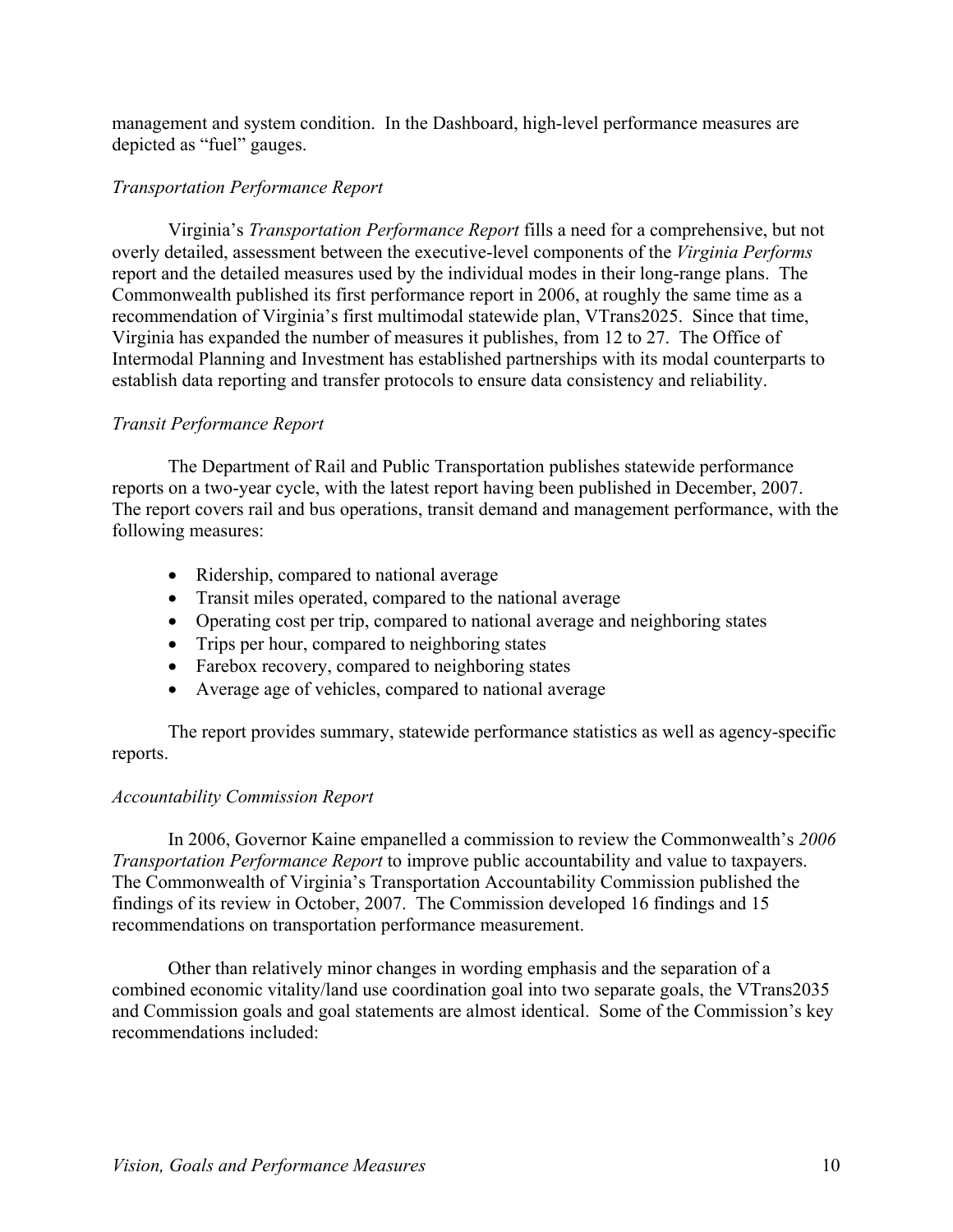- Develop stretch targets for agency heads and set interim performance targets;
- Use an objective methodology based on a set of overarching goals as a tool to assist in project selection; and
- Develop regional goals and performance measures that are comparable to those developed for the state.

 Many of the Commission's recommendations on performance measures have been implemented in the 2007 report, as have several of the process and management recommendations. For example, there is now complete alignment between state goals and the annual performance report goals.

#### **Review of** *Transportation Performance Report - 2007*

#### *Linkage with Virginia Performs*

 The *Virginia Performs* website provides useful transportation performance information, in the context of the entire gamut of services that the state provides to all of its citizens. However, the relationship of the transportation measures in Virginia Performs and those in the *Transportation Performance Report* – *2007* is somewhat unclear. Moreover, the measures between the two measurement systems are similar, but not identical, as illustrated in Table 1. Visitors to the *Virginia Performs* and to the *Transportation Performance Report – 2007 web* site may not understand the relationship between the two performance reports, or the reason for the two reports. This can be addressed by:

- 1. Providing an explanation of the relationship between *Virginia Performs* and the performance report, and their respective purposes.
- 2. Providing a "hot link" between the two web sites so that interested parties can navigate between the two sources of information.
- 3. Making modest adjustments to align the specific indicators and measures between *Virginia Performs* and the *Transportation Performance Report - 2007*, including the national ranking information, to minimize potential confusion.

| Transportation Performance Report |                                              |                                                 |
|-----------------------------------|----------------------------------------------|-------------------------------------------------|
|                                   | <b>Virginia Performs</b>                     | <b>Transportation</b>                           |
|                                   | <b>Indicator</b>                             | <b>Performance Report-</b>                      |
|                                   |                                              | 2007 Measure                                    |
| <b>Infrastructure</b>             | % Bridges structurally deficient or          | % Bridges in fair or better                     |
|                                   | functionally obsolete, and national ranking  | condition                                       |
|                                   | % of transit vehicles in need of replacement | % of transit vehicles in<br>need of replacement |
|                                   | Reason foundation highway infrastructure     |                                                 |
|                                   | cost-effectiveness rankings                  |                                                 |

#### **Table 1. Virginia Performs Transportation Scorecard and Transportation Performance Report**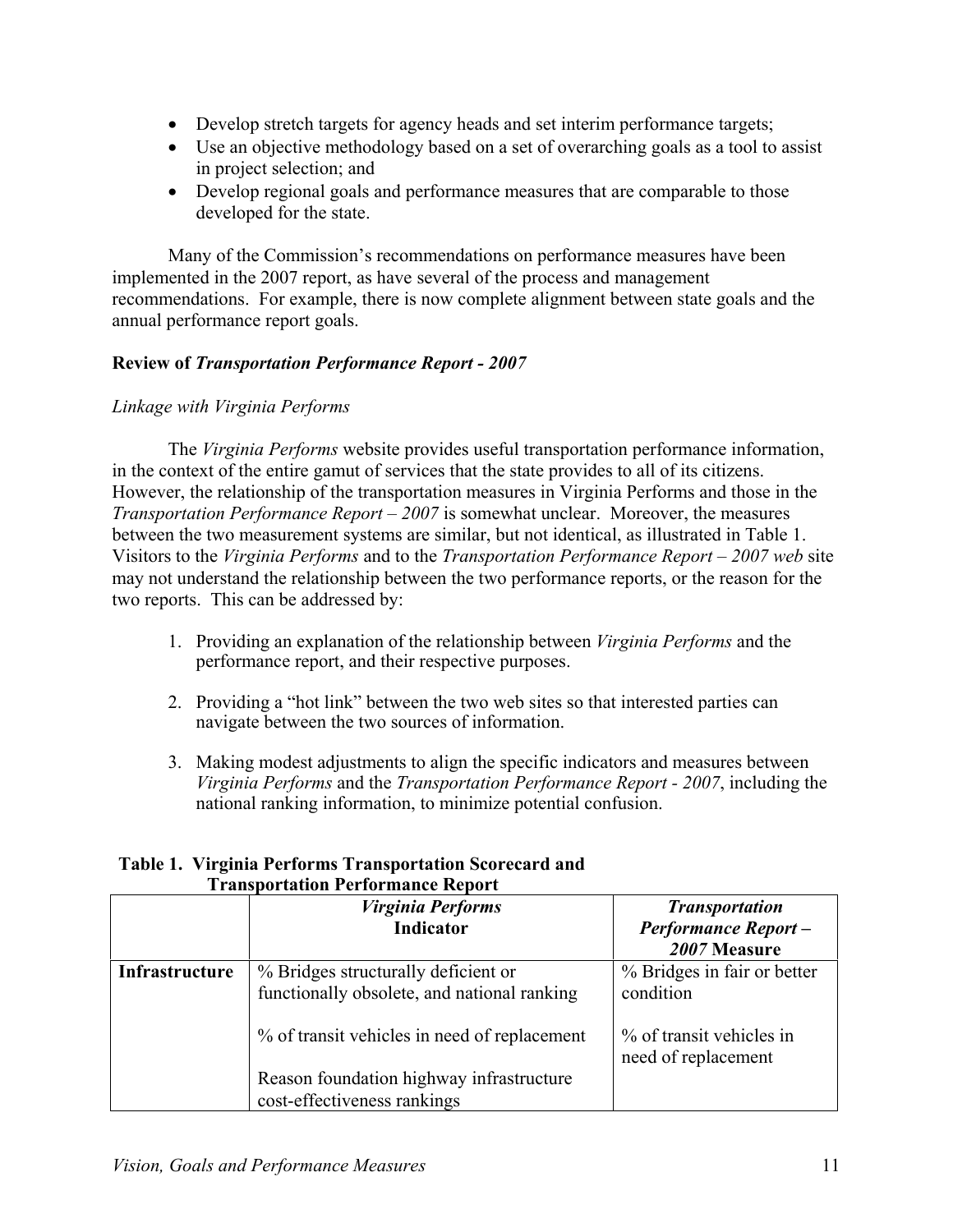|                                                                                   | <b>Virginia Performs</b><br><b>Indicator</b>       | <b>Transportation</b><br><b>Performance Report-</b><br>2007 Measure |
|-----------------------------------------------------------------------------------|----------------------------------------------------|---------------------------------------------------------------------|
| <b>Land Use</b>                                                                   | Population and household density by region         | Population density by<br>region                                     |
|                                                                                   | % of population in urban areas, national<br>raking |                                                                     |
| Average commute time to work, national<br><b>Traffic</b><br>ranking<br>Congestion |                                                    |                                                                     |
|                                                                                   | Hours of traffic delay                             | Hours of traffic delay                                              |

#### **Table 1. Virginia Performs Transportation Scorecard and Transportation Performance Report (cont.)**

#### *Organizational Factors*

 The National Cooperative Highway Research Report, 8-36(47), *Effective Organization of Performance Measurement*<sup>3</sup> cites five organizational factors that encourage an effective linkage between measurement and decision-making:

- **Top-Level Leadership** Virginia's Transportation Secretariat, its legislature and its governor have worked with departmental heads throughout state government to set goals and monitor progress towards their achievement, through the *Virginia Performs*  initiative.
- **Career/Senior Management Leaders** The Secretary of Transportation has institutionalized its performance measurement program, and the leadership of the agencies which serve the Secretary will sustain the program and provide continuity through future changes in administrations. The Accountability Commission has also recommended that legislative or administrative units develop plans to foster longevity in performance measurement processes and to foster continual improvements through understanding and acting upon lessons learned. Subsequently, the Commonwealth's modal agencies have developed their own strategic plans that link specific actions to desired outcomes though goals, objectives and performance measures.
- **Performance Measurement Culture and Employee Accountability** The performance measurement program is relatively new and the creation of an internal culture of employee buy-in is on-going. The production of reports on a regular cycle and the participation of the modal agencies foster the expectation that measurement results will influence agency actions and decision making and thus promote buy-in. The Accountability Commission recommended that financial incentives be tied to attainment of performance results.
- **Linking Measures and Actions** The current reporting process can demonstrate the linkage between results and decisions to the public by describing specific actions that

<sup>&</sup>lt;sup>3</sup> Cambridge Systematics, Effective Organization of Performance Measurement, National Cooperative Highway Research Program 8-36 Task 47, Transportation Research Board, Washington, D.C., 2006.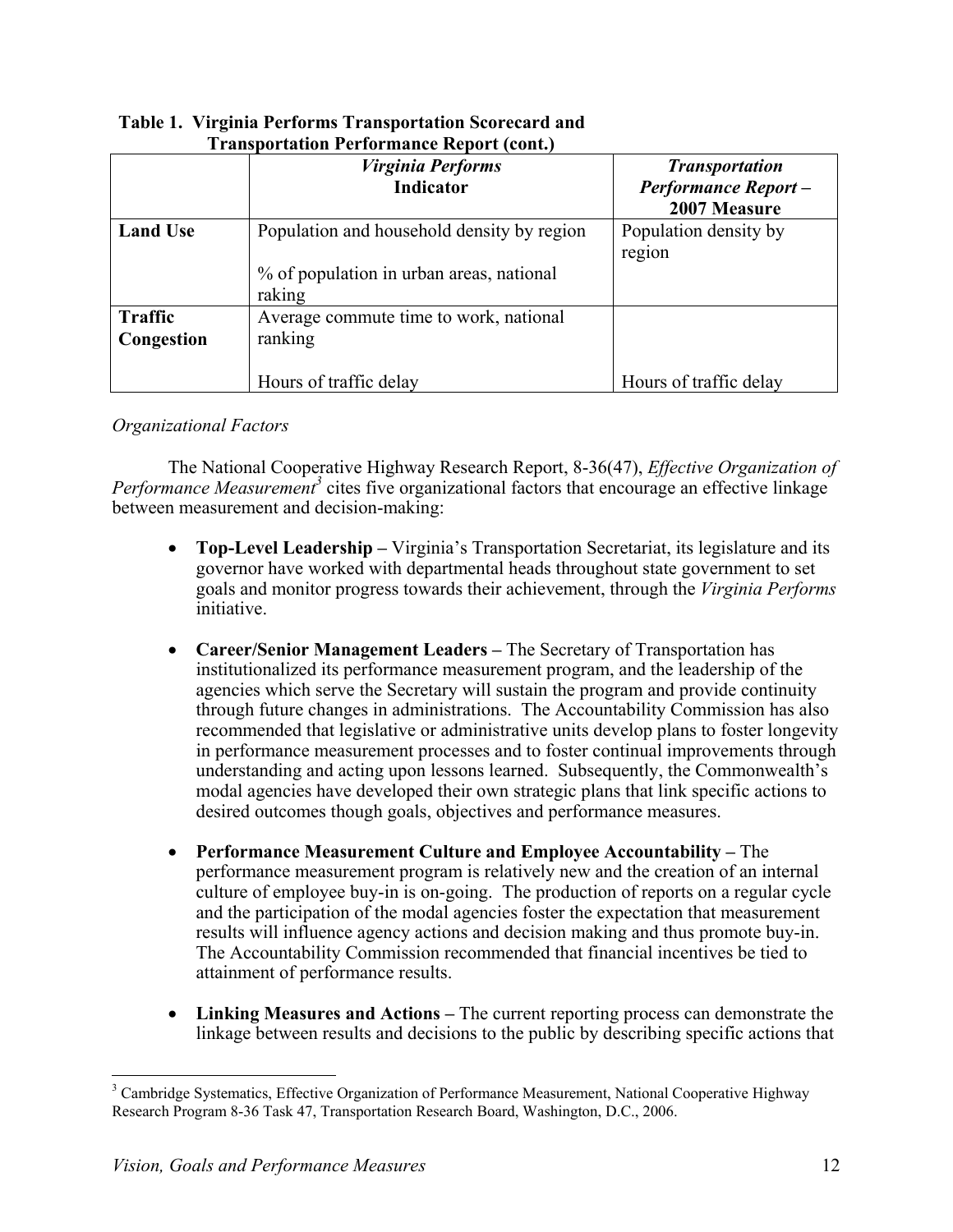the Commonwealth has taken or will take to influence an outcome towards a desired trend or benchmark. In the 2007 performance report, the Secretary of Transportation prepares the public for a potential downturn in performance, due to funding challenges. The linkage does not extend directly to programming, however.

- **Decentralization of Responsibility** While the Office of Intermodal Planning and Investment aggregates, interprets and publishes performance measurement information, many sources contribute to the effort. The statewide transportation performance measurement process involves all of the Commonwealth's transportation agencies as well as several divisions within each agency. The Department of Transportation, for example, contributes pavement, bridge and mobility information while the Department of Aviation contributes information on the number of enplanements.
- **Cyclical Reporting on Performance**  The Commonwealth's regular reporting cycle promotes credibility with external audiences and promotes a healthy dialogue on needs and resources.

#### *Measure Review*

 The performance measures used in the *Transportation Performance Report – 2007* were reviewed considering factors such as the following:

- Data availability;
- Outcome vs. output focus;
- Understandability;
- Timeliness (Ability of the indicator to reflect performance changes within a reasonable and meaningful timeframe);
- Consistency with state of the practice; and
- Ability of organization to influence outcome.

 The measures are consistent with the goals, are generally supported by reliable data and the Commonwealth in most cases has some control over the outcome of the measures. However, there are a few measures that could be modified or removed because they fail one or more of the evaluation factors (e.g., are not outcome oriented, have little relation to the Commonwealth's transportation mission or cannot be measured).

- There is a need for a clear explanation of how the alphabetic scores (like report card scores A to F) that summarize the measures under each goal area are derived.
- Consideration should be given to expanding the set of measures with specific, numeric targets rather than general upward or downward trend targets.
- There are issues and concerns, such as safety and infrastructure preservation, that are critical to Virginia's transportation mission and that should be reported on a permanent basis. There may also be issues or needs which arise that, while important, could be addressed by a relatively short term effort. For example, Virginia motorists could voice concerns over the conditions of signs on the state highway system. Transportation agencies could document how they addressed these concerns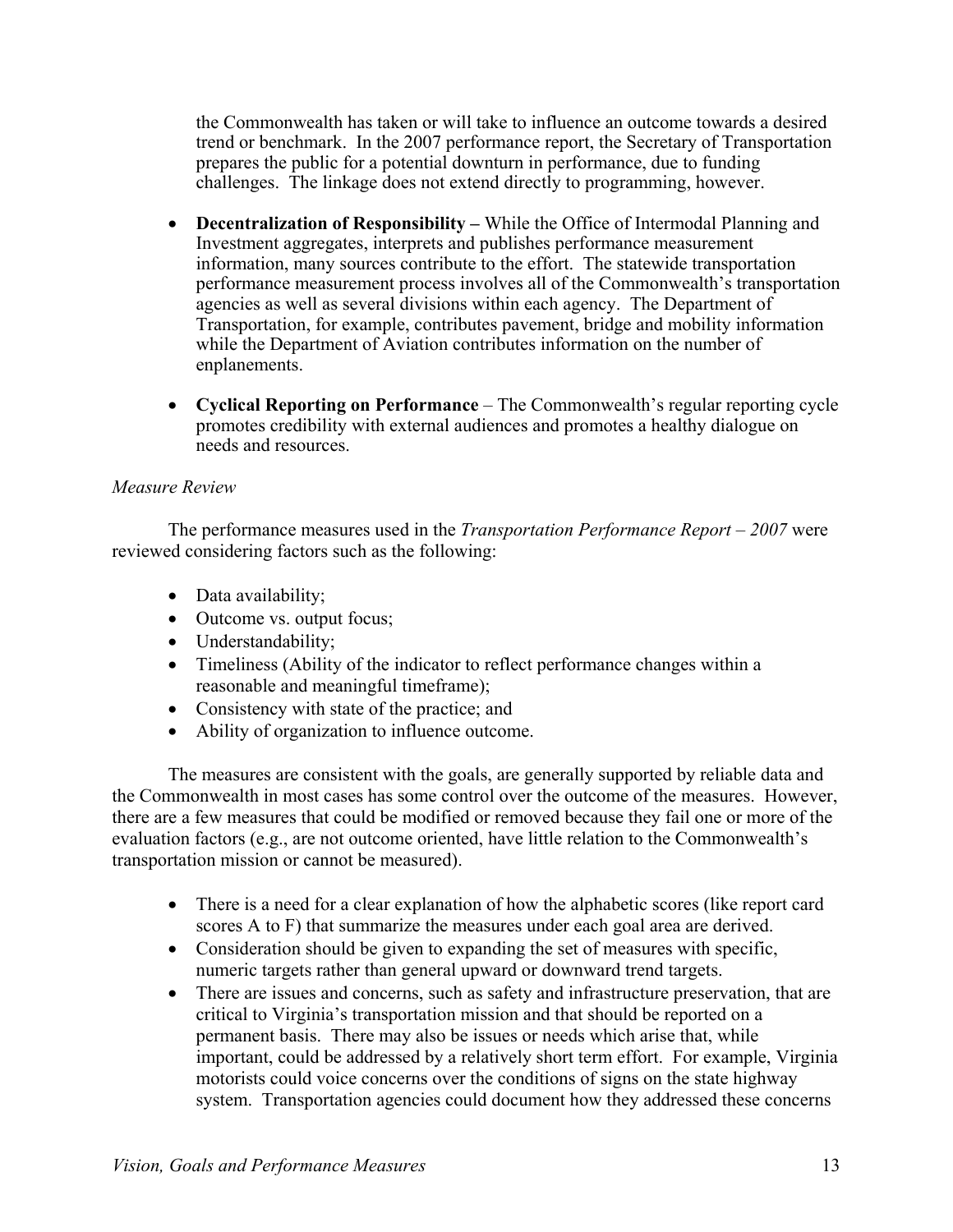for a limited period of time through transportation performance reports that tracked sign condition. Thus, consideration should be given to maintaining multiple sets of performance measures: one core set which is reported on annually and one variable set which address tactical responses to current issues.

 A summary of the recommendations to existing measures are presented in Table 2. These recommendations are intended to strengthen or refine the measures in use currently, using data that for the most part, exists now or that can be collected with a minimum of effort. Additionally, we highlight three proposed additions:

| <b>Goal Area</b> | гаріс 2. бинніцту от і стібі інансе місазите биддезіси Спан<br><b>Recommendations</b> | ະບອ<br><b>Comments</b>         |
|------------------|---------------------------------------------------------------------------------------|--------------------------------|
| Safety and       | Consider adding: Percent of traffic above                                             | Speed data are available at    |
| Security         | posted speed (or 20% above) at select                                                 | permanent count station        |
|                  | locations on Interstate system                                                        | locations                      |
|                  | Consider adding: Large truck at-fault                                                 | Data should be available       |
|                  | crashes                                                                               |                                |
|                  | Consider adding: Rail crossing incidents                                              | Data should be available       |
|                  | Consider normalizing transit safety measure                                           | Data are available             |
|                  | to vehicle miles/hours                                                                |                                |
| System           | Consider adding: Airport pavement                                                     | Data should be available       |
| Maintenance      | condition                                                                             |                                |
| and              | Consider adding: Roads and bridges in poor                                            | Data are available             |
| Preservation     | condition or exceeding "poor" thresholds                                              |                                |
|                  | Transit vehicle fleet condition: Consider                                             | Data should be available.      |
|                  | changing target to average age of fleets in                                           | Virginia Performs provides     |
|                  | states with similar populations/transit needs                                         | comparative data               |
| Mobility,        | Consider adding: Percentage of non-                                                   | Consider for longer-term       |
| Connectivity     | interstate roadway sidewalk coverage                                                  | implementation, requires       |
| and              |                                                                                       | work with partner agencies     |
| Accessibility    | Consider adding: Percentage of roadway                                                | Consider for longer-term       |
|                  | system with bike lanes                                                                | implementation. May limit to   |
|                  |                                                                                       | larger jurisdictions, may need |
|                  |                                                                                       | additional data collection     |
|                  | Consider adding: Total mileage of bike trails                                         | Consider for longer-term       |
|                  |                                                                                       | implementation. May limit to   |
|                  |                                                                                       | larger jurisdictions, may need |
|                  |                                                                                       | additional data collection     |
|                  | Consider adding: Employer participation in                                            | Consider for longer-term       |
|                  | <b>Transportation Demand Management</b>                                               | implementation. May limit to   |
|                  | (TDM) programs                                                                        | larger jurisdictions, may need |
|                  |                                                                                       | additional data collection     |
|                  | Consider adding: Percentage of peak hour                                              | Data are available from        |
|                  | traffic operating at 50% of speed limit or                                            | analysis of permanent count    |
|                  | below                                                                                 | station location data          |

**Table 2. Summary of Performance Measure Suggested Changes**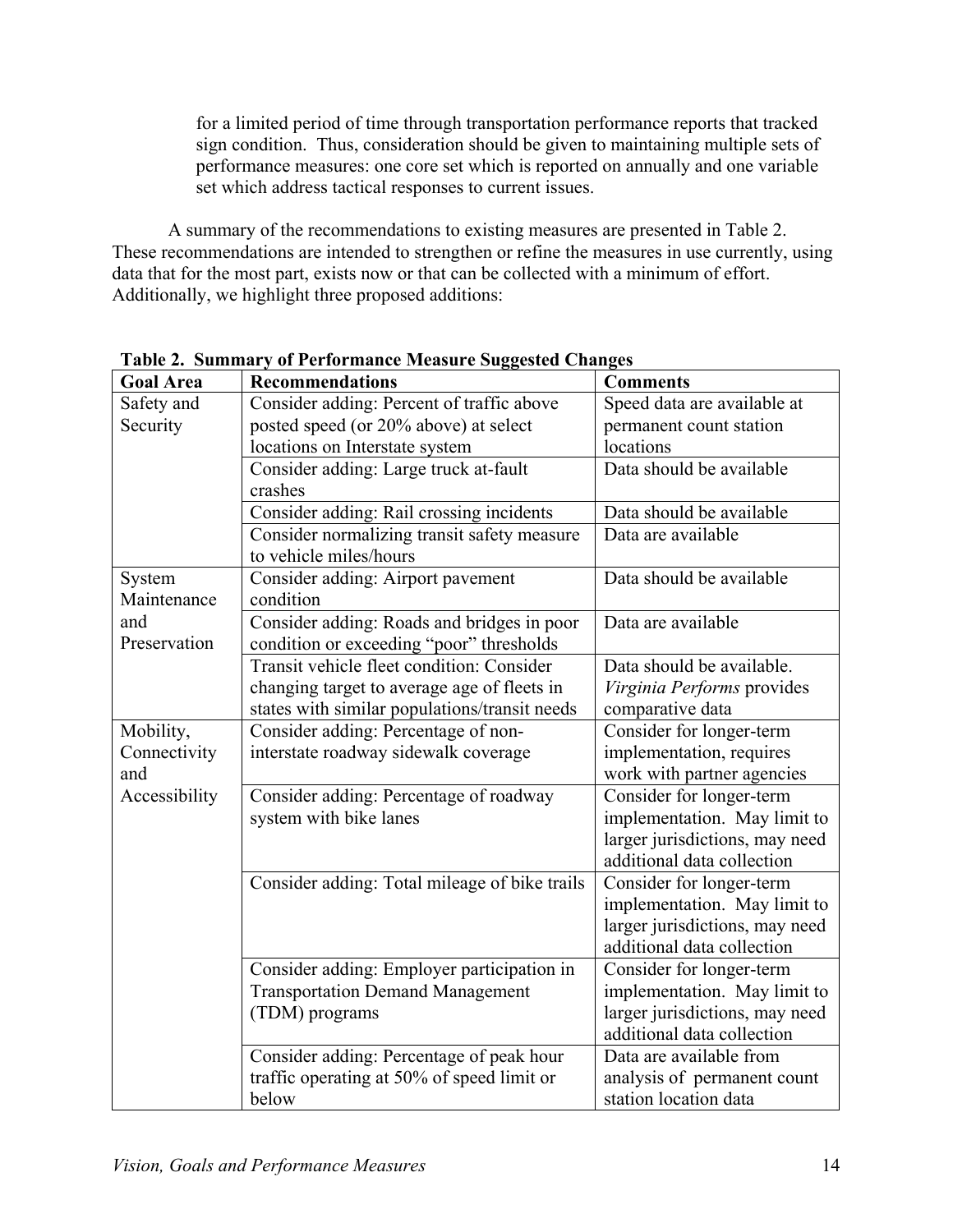| <b>Goal Area</b> | <b>Recommendations</b>                                       | <b>Comments</b>                                                  |
|------------------|--------------------------------------------------------------|------------------------------------------------------------------|
| Mobility,        | Consider adding: Number/percentage of                        | Data should be available                                         |
| Connectivity     | intermodal facilities with direct access to                  |                                                                  |
| and              | National Highway System                                      |                                                                  |
| Accessibility    | Consider using: Hours of delay per                           | Currently using total hours of                                   |
| (cont.)          | household                                                    | delay                                                            |
|                  | Consider adding: Number/rate of accidents                    | Addresses senior safety issues                                   |
|                  | involving seniors                                            |                                                                  |
|                  | Consider adding: Number of county and                        | Addresses senior mobility                                        |
|                  | municipal comprehensive plans with explicit                  |                                                                  |
|                  | provisions for senior housing and/or                         |                                                                  |
|                  | transportation                                               |                                                                  |
|                  | Consider adding: Number of transit riders                    | DRPT reports senior transit                                      |
|                  | aged 65 and older                                            | ridership in Virginia Performs                                   |
|                  |                                                              |                                                                  |
| Environmental    | Consider adding: Percentage of DOT fuel                      | Consider for longer-term                                         |
| Stewardship      | consumption defined as cleaner fuels                         | implementation. Data should                                      |
|                  |                                                              | be available                                                     |
|                  | Consider adding: Backlog of roadway mile<br>noise barriers   | Consider for longer-term<br>implementation. Data should          |
|                  |                                                              | be available                                                     |
|                  | Consider adding: NAAQS exceedences                           | Data should be available                                         |
| Economic         | Consider adding: Total annual (per capita)                   | HERS data may be used for                                        |
| Vitality         | congestion costs for large urban areas                       | this                                                             |
|                  | Consider adding: Transportation user                         | Would need to use                                                |
|                  | benefits of roadway expansion elements of                    | spreadsheet or adapt                                             |
|                  | 6-year program versus costs                                  | statewide model                                                  |
|                  | Freight shipped measure: Consider reporting                  | Data should be available                                         |
|                  | percentage of Port of Virginia's share of the                |                                                                  |
|                  | total on east coast or competitive geography                 |                                                                  |
| Transportation   | Consider measuring density in corridors                      | There is a strong correlation                                    |
| and Land Use     | where higher densities are important to the                  | between density and transit                                      |
|                  | success of a transit investment. Or,                         | use                                                              |
|                  | characterize corridor types and report                       |                                                                  |
|                  | average population densities within certain                  |                                                                  |
|                  | distance of corridor.                                        |                                                                  |
|                  | Consider adding: Percentage of corridor                      | Addresses efforts to link                                        |
|                  | centerline miles of Corridors of Statewide                   | transportation and land use                                      |
|                  | Significance that conform to access                          |                                                                  |
|                  | management standards                                         |                                                                  |
|                  | Consider adding: Number of comprehensive                     | CSS is a planning and design                                     |
|                  |                                                              |                                                                  |
|                  | plans that require use of Context Sensitive                  | process to match a                                               |
|                  | Solutions (CSS) to coordinate land use and<br>transportation | transportation facility with the<br>needs of the local community |

**Table 2. Summary of Performance Measure Suggested Changes (cont.)**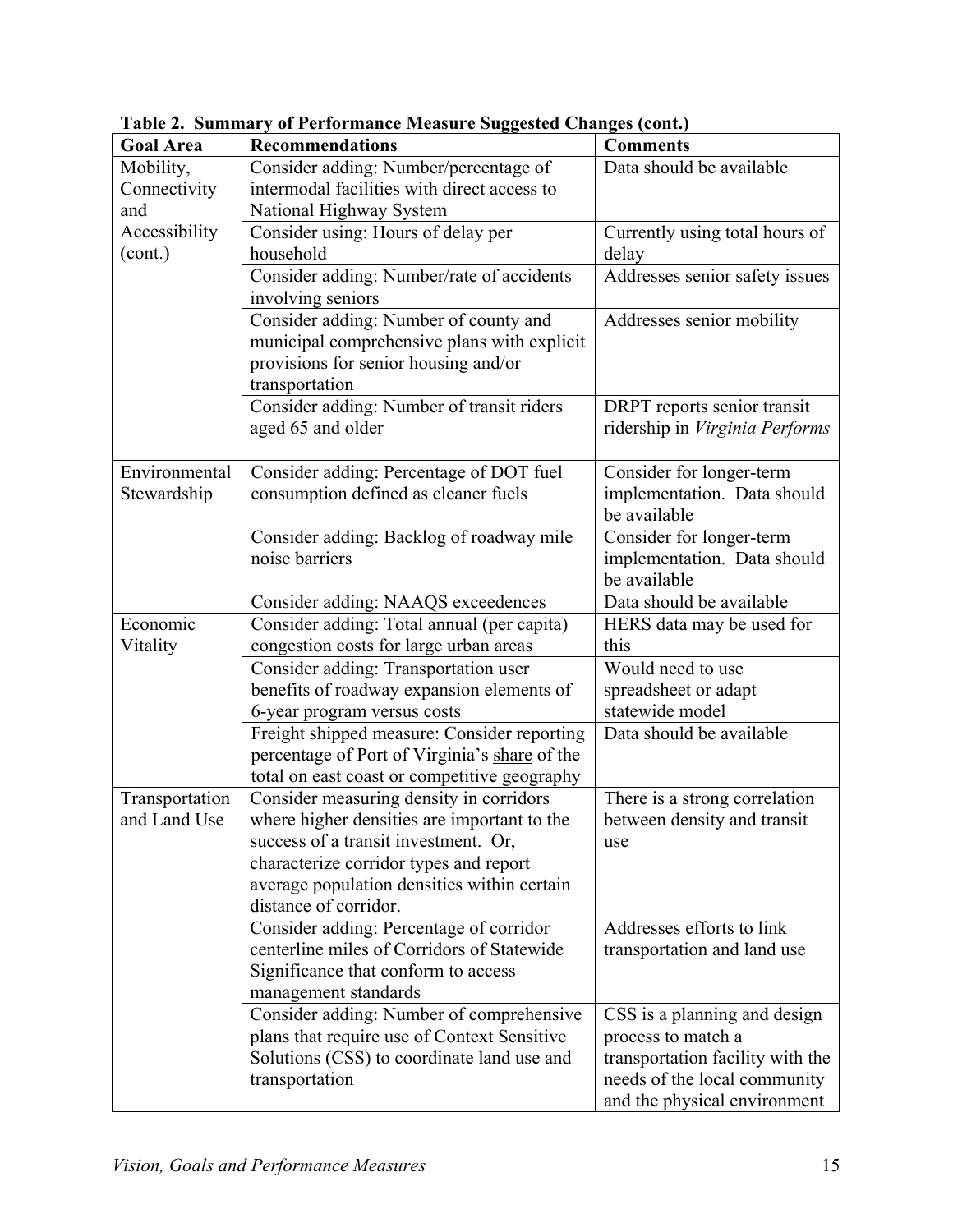| <b>Goal Area</b> | <b>Recommendations</b>                      | <b>Comments</b>                |
|------------------|---------------------------------------------|--------------------------------|
| Program          | Consider adding: Average incident           | Consider for longer-term       |
| Delivery         | clearing/response time                      | implementation. Would          |
|                  |                                             | require improved data quality  |
|                  | Consider adding: Customer satisfaction with | Consider for longer-term       |
|                  | traveler information services               | implementation. Would          |
|                  |                                             | require survey                 |
| Consider         | Consider adding: Dollar value of            | Flex funds require             |
| Adding: Inter-   | transportation funds that are "flexed       | coordination between           |
| governmental     |                                             | highway and transit agencies   |
| Cooperation      | Consider adding: Dollar value of shared     | An operational-level indicator |
|                  | resources (staff, property)                 | of "silo-breaking" and         |
|                  |                                             | resource sharing to            |
|                  |                                             | accomplish agency-wide         |
|                  |                                             | objectives                     |
|                  | Consider adding: Percentage of local long-  | An example of local/state      |
|                  | range transportation plans                  | agency cooperation in          |
|                  | reviewed/approved through the 527 process   | transportation-land use        |
|                  |                                             | planning                       |

**Table 2. Summary of Performance Measure Suggested Changes (cont.)**

- 1. **Senior Mobility**. The number of Virginians age 65 and over will roughly double from one million in 2010 to two million in 2035.<sup>4</sup> This statistic points to a need for new transportation policies and investments to serve a growing senior population, both in urban and non-urban areas. Seniors' transportation needs include creating more legible signs and signals, developing well protected walking areas, providing "one-stop" shopping for door to door transit service and increasing the supply of senior housing in transit-rich areas<sup>5</sup>. Several potential measures to consider include:
	- Number/rate of accidents involving seniors
	- Number of county and municipal comprehensive plans with explicit provisions for senior housing and/or transportation
	- Number of transit riders aged 65 and older (DRPT reports senior transit ridership in *Virginia Performs*).
- 2. **Intergovernmental Cooperation.** The success of VTrans2035 depends critically on a very high level of cooperation and coordination among public agencies at all levels of government. The land use/transportation linkage is one of the most important dimensions of this need. State agencies manage and operate the Commonwealth's transportation system, while counties and municipalities develop and implement land use policies. Other dimensions include a continuing evolution of the integration of statewide and MPO planning processes and continued and improved multi-regional cooperation in planning for investments in Corridors of National Significance.

 4 VTrans2035 Forecasts of Socioeconomic Activity and Travel Demand

<sup>5</sup> Northern Virginia Transportation Commission, *Meeting the Needs of Northern Virginia's Seniors*, 2006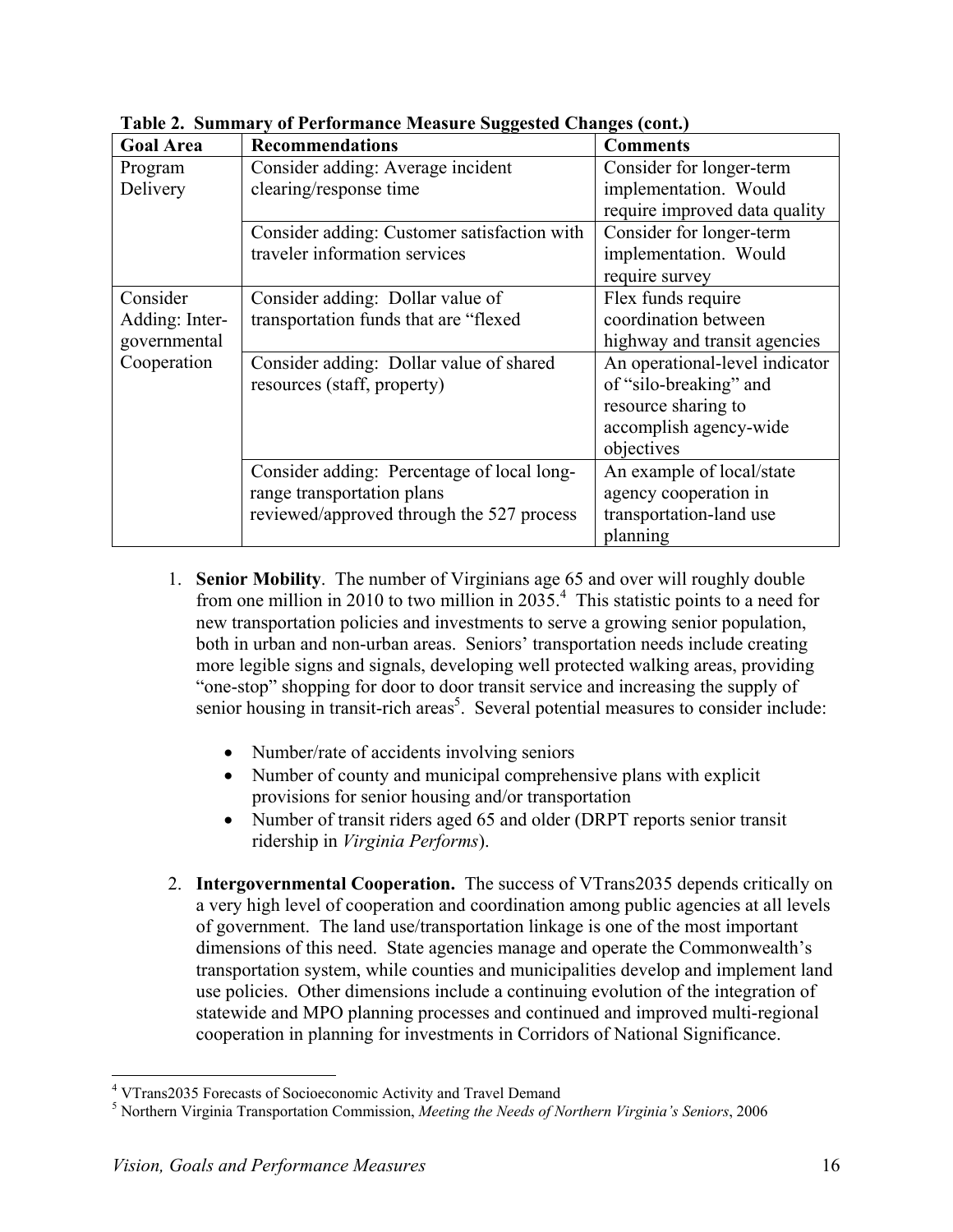We have suggested that intergovernmental cooperation be added as a goal area. The immediate impact of achieving this goal is first an improved process, and subsequently, better transportation and more efficient program delivery. Intergovernmental cooperation can be measured indirectly by:

- Dollar value of transportation funds that are "flexed"
- Dollar value of shared resources (staff, property)
- Percentage of local long-range transportation plans reviewed/approved through the 527 process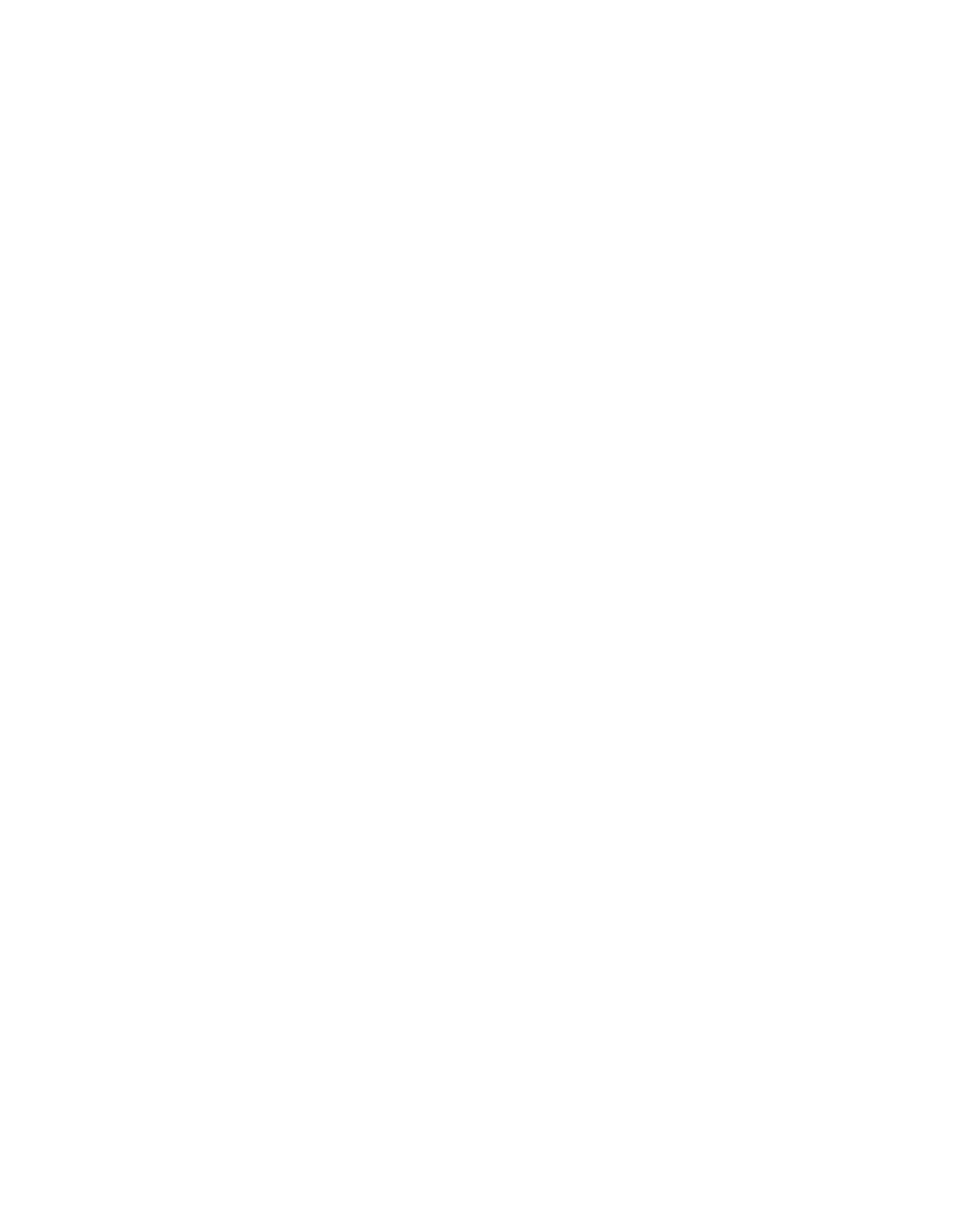## **Appendix A SAFETEA-LU TRANSPORTATION PLANNING FACTORS**

Scope of Planning Process. –

 In general. - Each State shall carry out a statewide transportation planning process that provides for consideration and implementation of projects, strategies, and services that will -

- (A) support the economic vitality of the United States, the States, nonmetropolitan areas, and metropolitan areas, especially by enabling global competitiveness, productivity, and efficiency;
- (B) increase the safety of the transportation system for motorized and nonmotorized users;
- (C) increase the security of the transportation system for motorized and nonmotorized users;
- (D) increase the accessibility and mobility of people and freight;
- (E) protect and enhance the environment, promote energy conservation, improve the quality of life, and promote consistency between transportation improvements and State and local planned growth and economic development patterns;
- (F) enhance the integration and connectivity of the transportation system, across and between modes throughout the State, for people and freight;
- (G) promote efficient system management and operation; and
- (H) emphasize the preservation of the existing transportation system.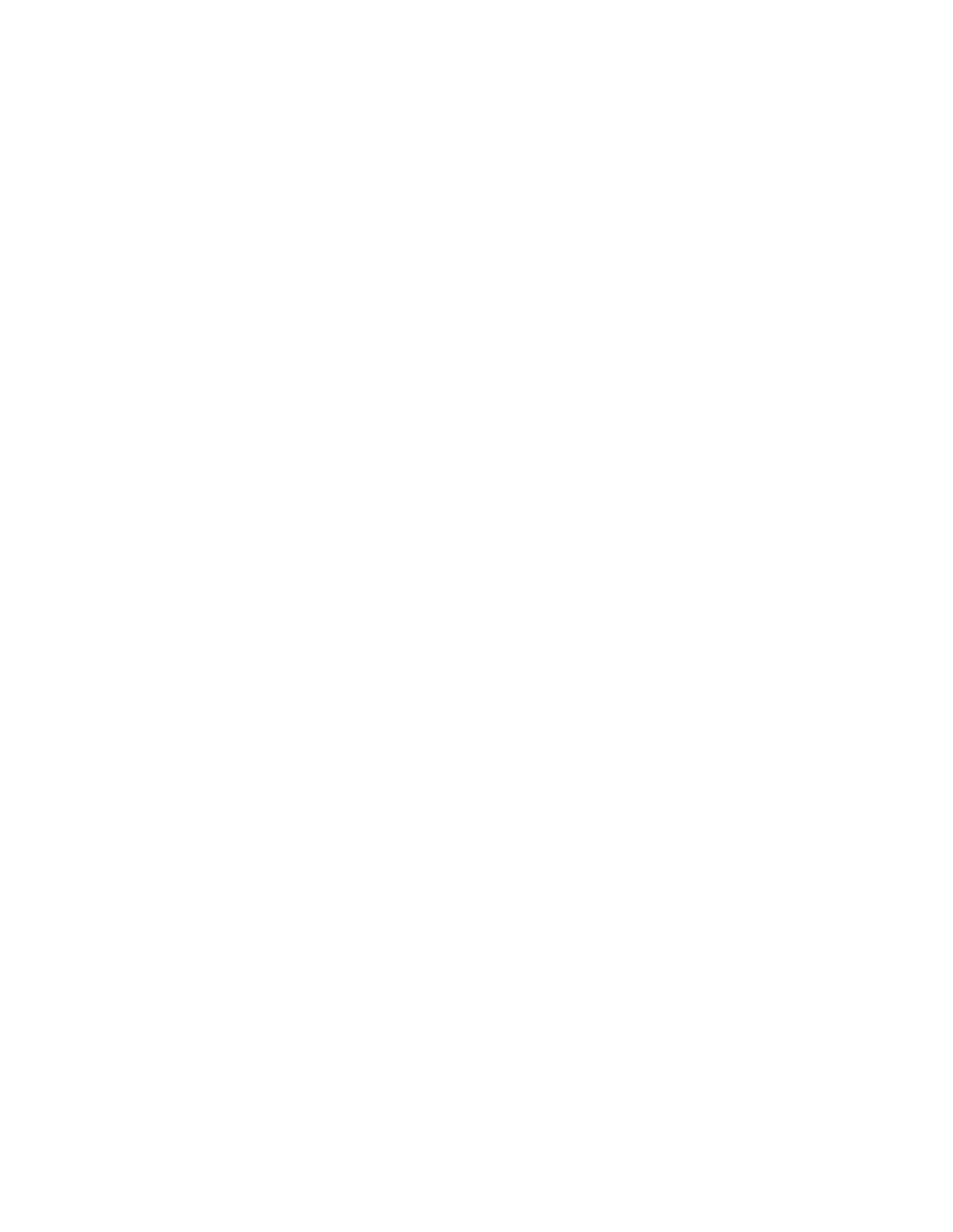## **Appendix B**  *Transportation Performance Report - 2007* **Measures**

#### **Safety and Security**

**Goal:** Provide a safe and secure transportation system

| <b>Measure</b>                                                     | <b>Target</b>        |
|--------------------------------------------------------------------|----------------------|
| Number of Highway Fatalities, statewide and by urbanized region    | 100 fewer fatalities |
|                                                                    | less than the 2005   |
|                                                                    | level                |
| Highway Fatality Rate, statewide, and by urbanized region,         | Downward trend       |
| comparison with peer states                                        |                      |
| Highway Crashes and Crash Rate, statewide and by urbanized region  | Downward trend       |
| Aviation Fatal Crashes and Crashes, statewide                      | Downward trend       |
| <b>Transit Fatal Crashes and Crashes</b>                           | Downward trend       |
| Compliance with Maritime Transportation Security Act               | Yes/No               |
| Airports Participating in Voluntary Security Certification Program | Yes/No               |
| <b>Updated Safety and Security Plans</b>                           | Yes/No               |

#### **System Maintenance and Preservation**

Goal: Preserve and maintain the condition of the existing transportation system

| <b>Measure</b>                                                         | <b>Target</b>    |
|------------------------------------------------------------------------|------------------|
| Percentage of Interstate and Primary Roads in Fair or Better Condition | 82%/upward trend |
| Percentage of Bridges in Fair or Better Condition                      | Upward trend     |
| Percentage of Transit Vehicles in Need of Replacement (average age of  | Downward trend   |
| fleet)                                                                 |                  |

#### **Mobility, Connectivity, and Accessibility**

Goal: Facilitate the easy movement of people and goods, improve interconnectivity of regions and activity centers, and provide access to different modes of transportation

| <b>Measure</b>                                |                      | <b>Target</b>  |
|-----------------------------------------------|----------------------|----------------|
| <b>Public Transportation Trips per Capita</b> |                      | Upward trend   |
| <b>Transit Revenue Miles</b>                  |                      | Upward trend   |
| <b>HOV</b>                                    | <b>Hampton Roads</b> | Upward trend   |
| Use                                           | <b>NoVA</b>          |                |
| Hours                                         | Virginia Beach       | Downward trend |
| of                                            | <b>NoVA</b>          |                |
| Delay                                         | Richmond Area        |                |
| Park and Ride Spaces                          |                      | No target      |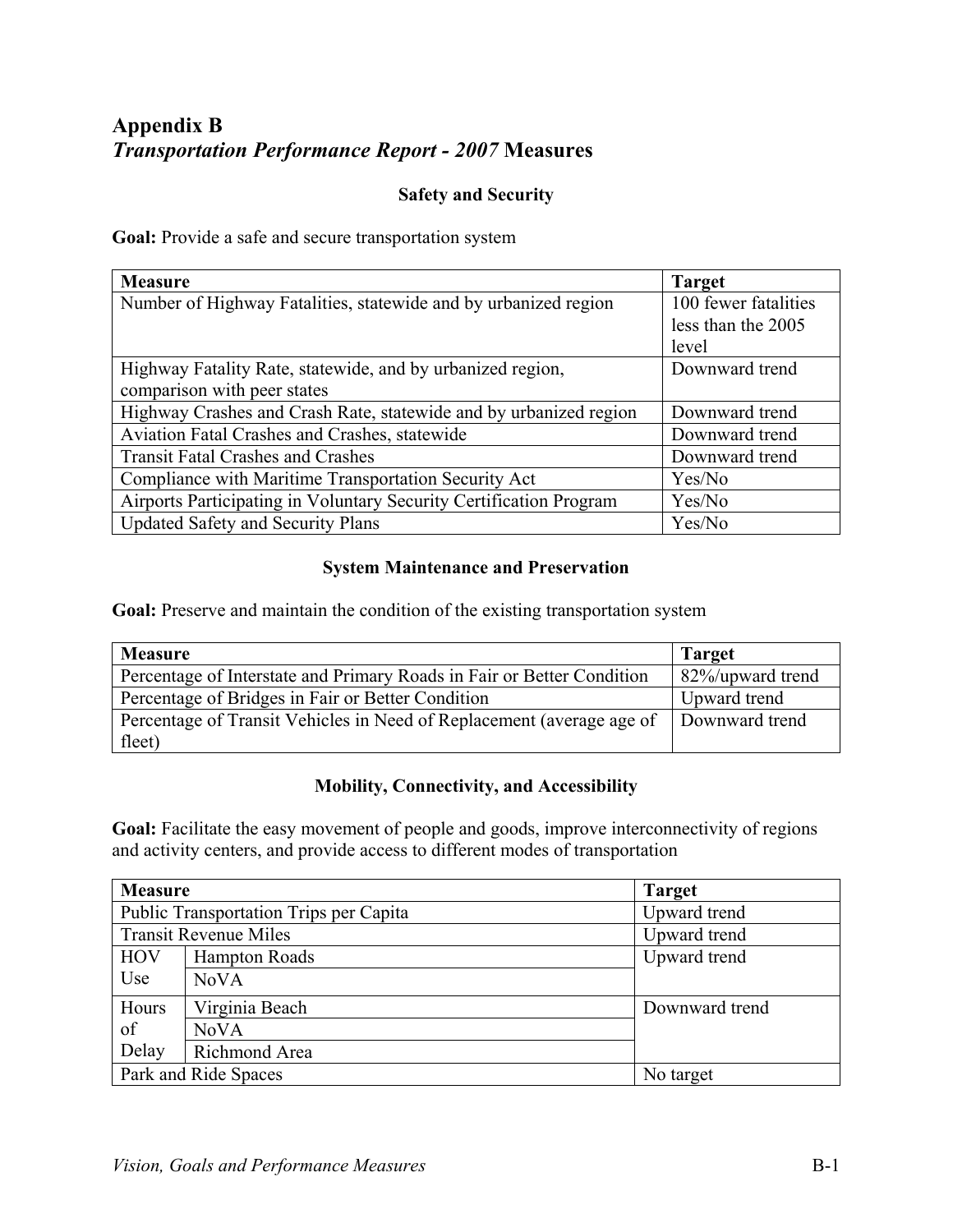| <b>Measure</b>                                                                              | <b>Target</b>                                                                                  |
|---------------------------------------------------------------------------------------------|------------------------------------------------------------------------------------------------|
| Percentage of Virginia population over 16 that biked to work,<br>comparison to peer states  | No target indicated, but<br>results compared to<br>national average and<br>neighboring states. |
| Percentage of Virginia population over 16 that walked to work,<br>comparison to peer states | Upward trend                                                                                   |
| Amtrak on-time performance                                                                  | Upward trend                                                                                   |

#### **Environmental Stewardship**

Goal: Protect the environment and improve the quality of life for Virginians

| <b>Measure</b>                            | <b>Target</b>                             |  |
|-------------------------------------------|-------------------------------------------|--|
| Tons per year of Mobile Source Emissions  | Downward trend                            |  |
| Tons per Year of Mobile Source Greenhouse | Downward trend and below 48.27 million    |  |
| <b>Gas Emissions</b>                      | tons                                      |  |
| Fuel Usage pre Capita                     | Downward trend                            |  |
| Acres of Wetlands Replaced                | Maintain current trend, ratio of wetlands |  |
|                                           | replaced to impacted $>1.1$               |  |

#### **Economic Vitality**

Goal: Provide a transportation system that supports economic prosperity

| <b>Measure</b>                                                | <b>Target</b>        |
|---------------------------------------------------------------|----------------------|
| <b>Transportation Sector's Employment</b>                     | Upward trend         |
| Freight Shipped Through the Port of Virginia                  | Upward trend         |
| <b>Commercial Airport Enplanements</b>                        | Upward trend         |
| Percentage of Transportation Expenditures on Small, Women and | Upward trend, $40\%$ |
| <b>Minority Owned Businesses</b>                              | target               |

#### **Coordination of Transportation and Land Use**

Goal: Facilitate the effective coordination of transportation and land use plans and decisions to promote livable communities

| <b>Measure</b>        |                      | <b>Target</b>  |
|-----------------------|----------------------|----------------|
| Jobs                  | Northern Virginia    | Downward trend |
| Housing<br>Balance    | Richmond Region      |                |
|                       | <b>Hampton Roads</b> |                |
| Population<br>Density | Northern Virginia    | Upward trend   |
|                       | Richmond Region      |                |
|                       | <b>Hampton Roads</b> |                |